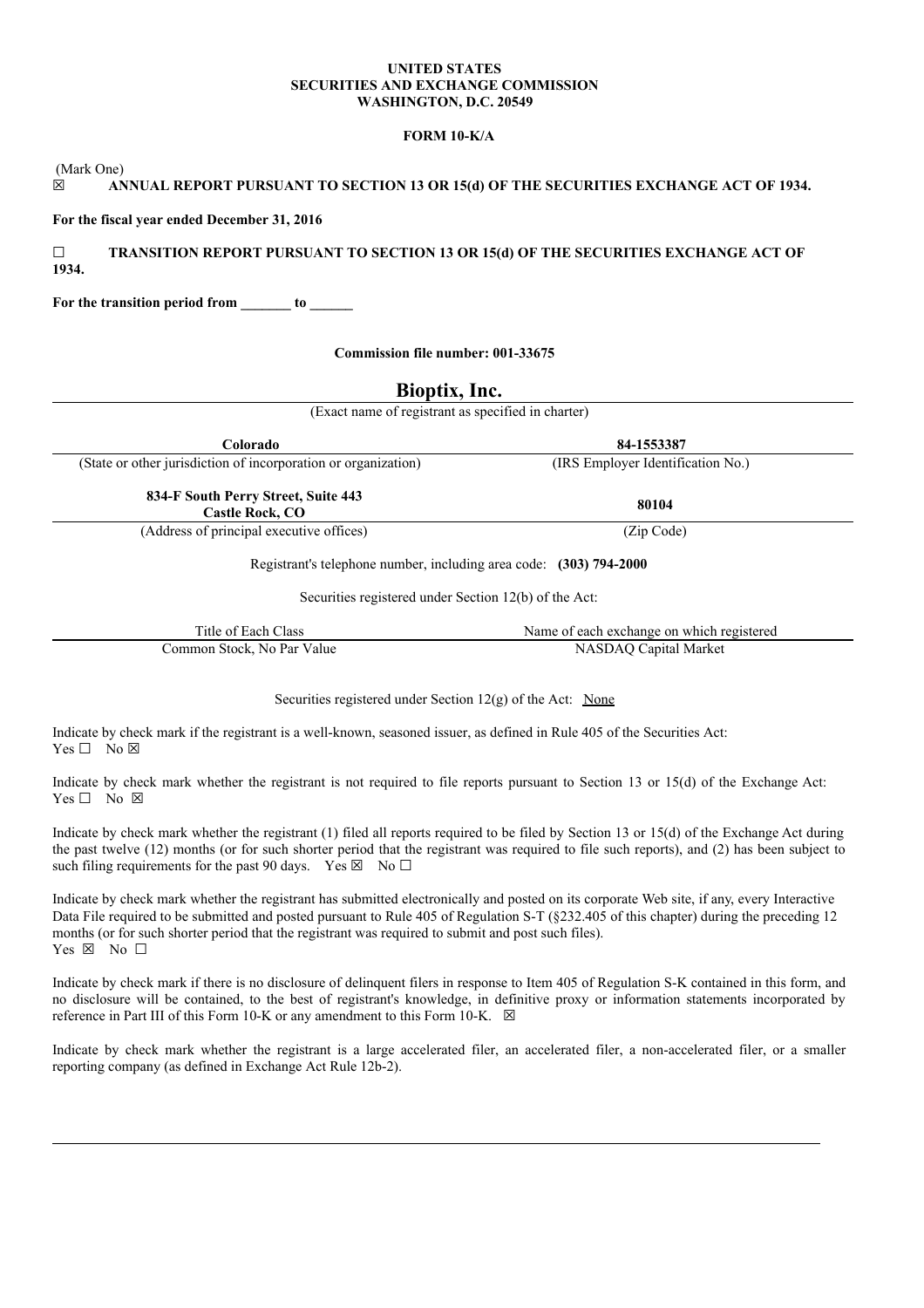| Large accelerated filer $\Box$                                                 | Accelerated filer $\Box$              |
|--------------------------------------------------------------------------------|---------------------------------------|
| Non-accelerated filer $\square$<br>(Do not check if smaller reporting company) | Smaller reporting company $\boxtimes$ |
|                                                                                | Emerging growth company $\Box$        |

If an emerging growth company, indicate by check mark if the registrant has elected not to use the extended transition period for complying with any new or revised financial accounting standards provided pursuant to Section 13(a) of the Exchange Act.  $\Box$ 

Indicate by check mark whether the registrant is a shell company (as defined in Rule 12b-2 of the Exchange Act):  $Yes \Box No \boxtimes$ 

The aggregate market value of Common Stock held by non-affiliates of the registrant as of June 30, 2016, computed by reference to the closing price on that date was \$13,602,000.

The number of shares outstanding of the registrant's common stock at April 20, 2017, was 4,903,971.

# DOCUMENTS INCORPORATED BY REFERENCE

None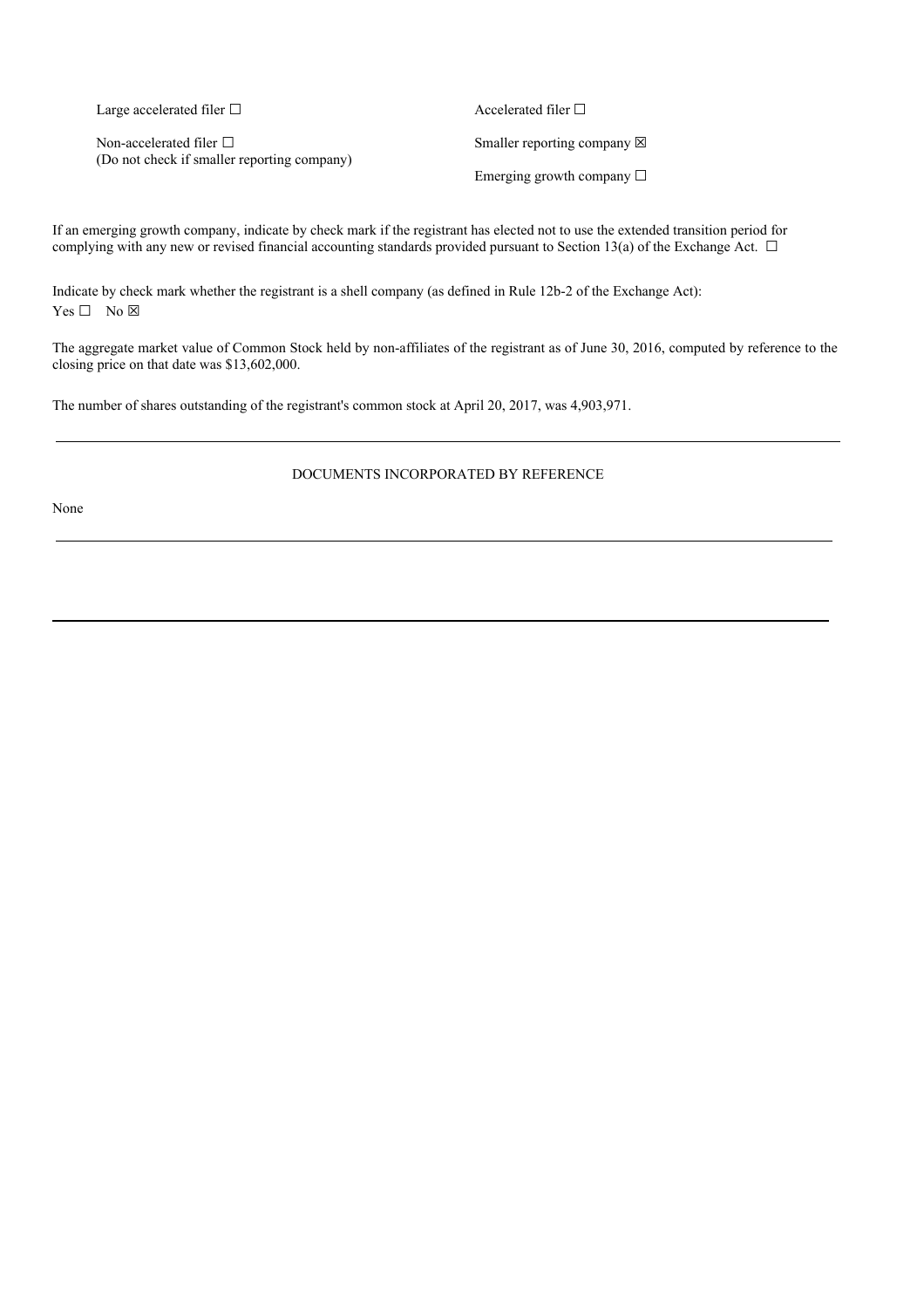#### **BIOPTIX, INC. ANNUAL REPORT ON FORM 10-K/A EXPLANATORY NOTE**

This Amendment No. 1 to Form 10-K (the "Form 10-K/A") amends the Annual Report on Form 10-K for the fiscal year ended December 31, 2016 of Bioptix, Inc. (the "Company" or "we" or "us"), originally filed on March 31, 2017 (the "Original Filing"). We are filing this Form 10-K/A to include the information required by Part III of Form 10-K that was not included in the Original Filing. Except as described above, no other changes have been made to the Original Filing. The Original Filing continues to speak as of the date filed.

## **TABLE OF CONTENTS**

#### PART III

| Item $10$ . | Directors, Executive Officers and Corporate Governance.                                         |    |
|-------------|-------------------------------------------------------------------------------------------------|----|
| Item $11$ . | Executive Compensation.                                                                         |    |
| Item $12$ . | Security Ownership of Certain Beneficial Owners and Management and Related Stockholder Matters. | 12 |
| Item $13$ . | Certain Relationships and Related Transactions, and Director Independence.                      | 15 |
| Item $14$ . | Principal Accountant Fees and Services.                                                         | 15 |
|             |                                                                                                 |    |
|             | <b>PART IV</b>                                                                                  |    |
|             |                                                                                                 |    |
| Item $15$ . | Exhibits, Financial Statement Schedules.                                                        | 16 |

## **DISCLOSURE REGARDING FORWARD-LOOKING STATEMENTS**

Certain statements contained in this Form 10-K/A that are not historical facts constitute forward-looking statements, within the meaning of the Private Securities Litigation Reform Act of 1995, and are intended to be covered by the safe harbors created by that Act. Reliance should not be placed on forward-looking statements because they involve known and unknown risks, uncertainties, and other factors, which may cause actual results, performance, or achievements to differ materially from those expressed or implied. Any forwardlooking statement speaks only as of the date made. We undertake no obligation to update any forward-looking statements to reflect events or circumstances after the date on which they are made.

These forward-looking statements are not guarantees of the future as there are a number of meaningful factors that could cause Bioptix Inc.'s actual results to vary materially from those indicated by such forward-looking statements. These statements are based on certain assumptions made based on experience, expected future developments and other factors Bioptix believes are appropriate in the circumstances. Factors which could cause actual results to differ from expectations, many of which are beyond the control of Bioptix, include, but are not limited to, our ability to: successfully identify a new strategic opportunity following the decision to exit the BiOptix Diagnostics, Inc., business, including negotiating a definitive agreement with such alternative target and, if applicable, obtain all necessary approvals, including shareholder approval, retain the necessary management team to advance the Company's strategic process, complete the orderly disposition of the BiOptix Diagnostics, Inc., assets and business, including settling any disputes or liabilities as they may arise, overcome adverse changes in market conditions, maintain, obtain and enforce intellectual property rights, realize value of intangible assets and deal with general business conditions; and other factors referenced under the heading "Risk Factors" in the Original Filing.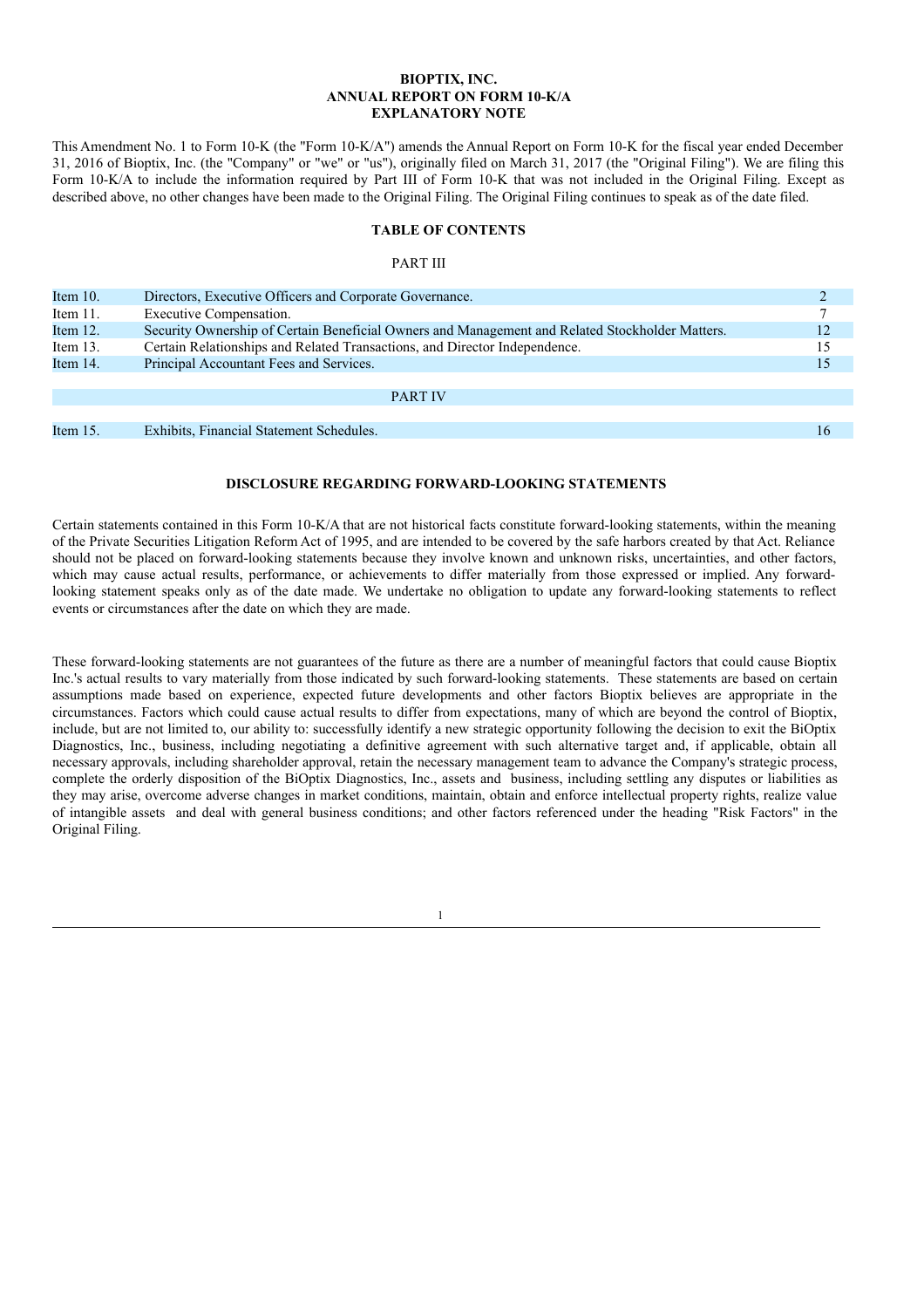#### **PART III**

## **ITEM 10. DIRECTORS, NAMED EXECUTIVE OFFICERS AND CORPORATE GOVERNANCE.**

## **MANAGEMENT AND THE BOARD OF DIRECTORS**

Executive officers of the Company are elected by the Board of Directors, and serve for a term of one year and until their successors have been elected and qualified or until their earlier resignation or removal by the Board of Directors. There are no family relationships among any of the directors and named executive officers of the Company. Further, there is no arrangement or understanding between any director and the Company pursuant to which he or she was selected as a director. As of December 31, 2016, Mr. Lundy, Mr. McGonegal and Mr. Whitcomb had employment agreements in place with the Company with respect to their executive officer positions with the Company.

The following table sets forth names, ages and positions with the Company for all directors and named executive officers of the Company:

| <b>Name</b>          | Age | <b>Position</b>                              |  |
|----------------------|-----|----------------------------------------------|--|
|                      |     |                                              |  |
| Michael M. Beeghley  | 50  | Chief Executive Officer and Chairman         |  |
| Mike Dai             | 30  | Director                                     |  |
| John O'Rourke        | 31  | Director                                     |  |
| Jeffrey G. McGonegal | 66  | Chief Financial Officer and Secretary        |  |
| Richard J. Whitcomb  | 56  | Senior Vice President, Corporate Development |  |
|                      |     |                                              |  |

Michael M. Beeghley was appointed to the Board of Directors in November 2016, elected Chairman of the Board of Directors in January 2017 and as Chief Executive Officer of the Company on April 6, 2017. Mr. Beeghley is also the President of Applied Economics LLC, a national corporate finance and financial advisory services firm he founded in 1998. As President of Applied Economics, Mr. Beeghley has initiated, managed and closed over \$1 billion in corporate finance transactions and has managed and completed over 2,000 consulting engagements. Mr. Beeghley has been a member of the Board of Directors of PolarityTE, a publicly-traded biotechnology company, (NASDAQ-COOL) since 2015 and is on the Audit, Compensation and Nominating and Governance committees. Mr. Beeghley began his career working in the Corporate Finance Group of Ernst & Young and PWC. He received his Master of Public Health from the University of North Carolina at Chapel Hill and his Master of Accountancy from the University of Georgia. Mr. Beeghley is qualified to be a director of the Company based on his prior public company board experience and his 25 years working in healthcare, corporate finance and accounting.

John O'Rourke was appointed to the Board of Directors in January 2017. Mr. O'Rourke is an analyst and investor who currently serves as Managing Member of ATG Capital LLC, an investment fund focused on small and mid-cap growth companies possessing distinct competitive advantages and superior management teams. Mr. O'Rourke currently serves on the Board of Directors of Customer Acquisition Network Inc., a leading global performance based marketing company that reaches more than two billion users per month. Mr. O'Rourke formerly served on the Board of Directors of Rant, Inc., an innovator in U.S. digital media, prior to its sale to a Nasdaq listed company. He was formerly CFO of Fidelity Property Group, a real estate development company with a focus in California. He received his Bachelor of Science in Accounting with an Honors Citation from the University of Maryland, College Park. Mr. O'Rourke is qualified to be a director of the Company based on his experience with financial and accounting matters.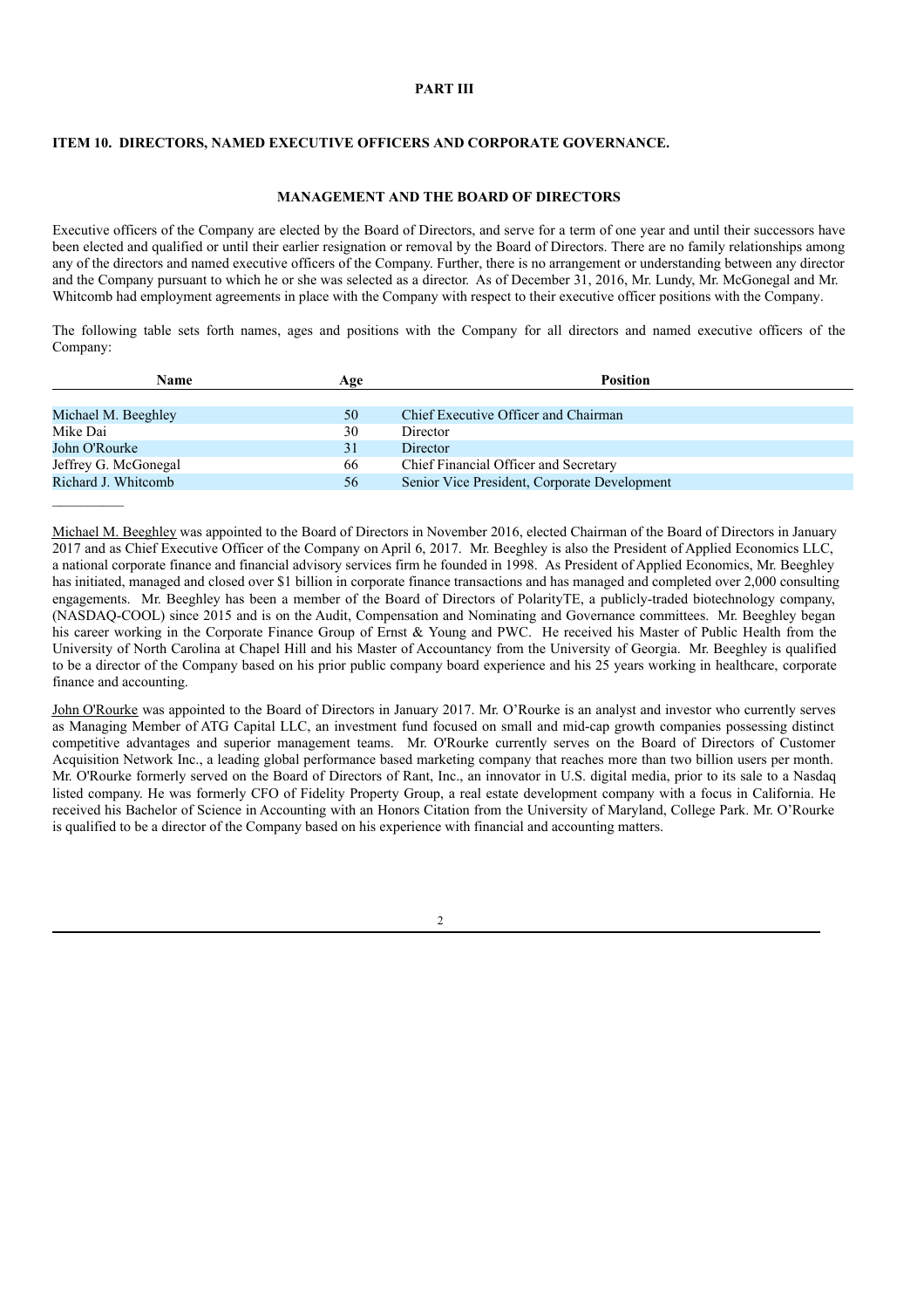Mike Dai was appointed to the Board of Directors in January 2017. Mr. Dai has been an associate with ALOE Finance Inc., a financial consulting and transaction advisory firm since 2012. Prior to his involvement with ALOE Finance, Mr. Dai held various roles at Grant Thornton LLP, an audit, tax and advisory firm between 2007 and 2012. Mr. Dai served as chief financial officer and director of Santa Maria Petroleum Inc. (TSXV:SMQ.H) from May 2014 to December 2016. He was also formerly chief financial officer and director of BFK Capital Corp. (TSXV:BFK.P) from October 2014 to March 2017. Mr. Dai is qualified to be a director of the Company based on his experience financial and accounting matters.

Jeffrey G. McGonegal became Chief Financial Officer of the Company in June 2003, was appointed Corporate Secretary in January 2010 and served as interim President in December 2004 and January 2005. Mr. McGonegal served from 2003 to January 1, 2011 as Chief Financial Officer of PepperBall Technologies, Inc. Until his resignation in September 2013, Mr. McGonegal served on a limited part-time basis as Senior Vice President — Finance of Cambridge Holdings, Ltd., a small publicly held company with limited business activities. Mr. McGonegal served as Chief Financial Officer of Bactolac Pharmaceutical, Inc. and had been associated with its predecessors through October 2006, a company (publicly held until September 2006) engaged in manufacturing and marketing of vitamins and nutritional supplements. From 1974 to 1997, Mr. McGonegal was an accountant with BDO Seidman LLP. While at BDO Seidman LLP, Mr. McGonegal served as Managing Partner of the Denver, Colorado office. Until his resignation in March 2012, Mr. McGonegal was elected in 2005 to serve on the board of Imagenetix, Inc., a publicly held company in the nutritional supplements industry. He received a B.A. degree in accounting from Florida State University.

Richard J. Whitcomb became Senior Vice President, Corporate Development of the Company in September 2016. From April 2009 until its acquisition by the Company in September 2016, Mr. Whitcomb served as Chief Executive Officer, President and a director of BiOptix Diagnostics, Inc. Prior thereto, from December 2004 until July 2008, Mr. Whitcomb served as the Senior Manager of the Global Solutions Business Unit of Agilent Technologies' Electronic Measurement Group. From May 2002 until November 2004, he was the Operational CFO for a Communications Network Solutions Group business unit based in Germany, prior to which he was a Business Development Manager in Corporate Development in Palo Alto, California. From September 1989 until January 2000, Mr. Whitcomb held senior management positions with Hewlett-Packard Co. in northern Colorado, Palo Alto, California and Boblingen, Germany. Mr. Whitcomb holds a BSc. Degree in economics from the University of Minnesota, Minneapolis, and an MSc. in finance and econometrics from the Leeds School of Business in Boulder, Colorado.

#### Qualifications, Attributes and Skills of our Board of Directors

The Nominating and Corporate Governance Committee (the "Nominating Committee") screens director candidates and evaluates the qualification and skills applicable to the Company of the existing members of the Board. In overseeing the nomination of candidates for election, and the qualifications and skills of incumbent directors, the Nominating Committee, and subsequently the Board, seeks qualified individuals with outstanding records of success in their chosen careers, the skills to perform the role of director, and the time and motivation to perform as a director. Directors are expected to bring specialized talents to the Board that add value to the Board's deliberative process and advance the business goals of the Company. The Board has determined that experience in the life sciences industries, financial and investment experience, publicly held company experience and governmental experience are generally useful qualifications for directors, and the composition of the Board reflects such assessment. In 2012, in connection with a re-branding of the Company, the Nominating Committee and the Board assessed the skills and qualifications of the members of the Board and determined it would be helpful to recruit additional Board members with scientific, regulatory and life sciences management skills. The appointment of Dr. Evans and Dr. Williams to the Board arose as part of those actions. All of the incumbent director's exhibit outstanding records of success in their chosen careers and have demonstrated their ability to devote the time and energy necessary to serve on the Board and to advance the business goals and strategies of the Company.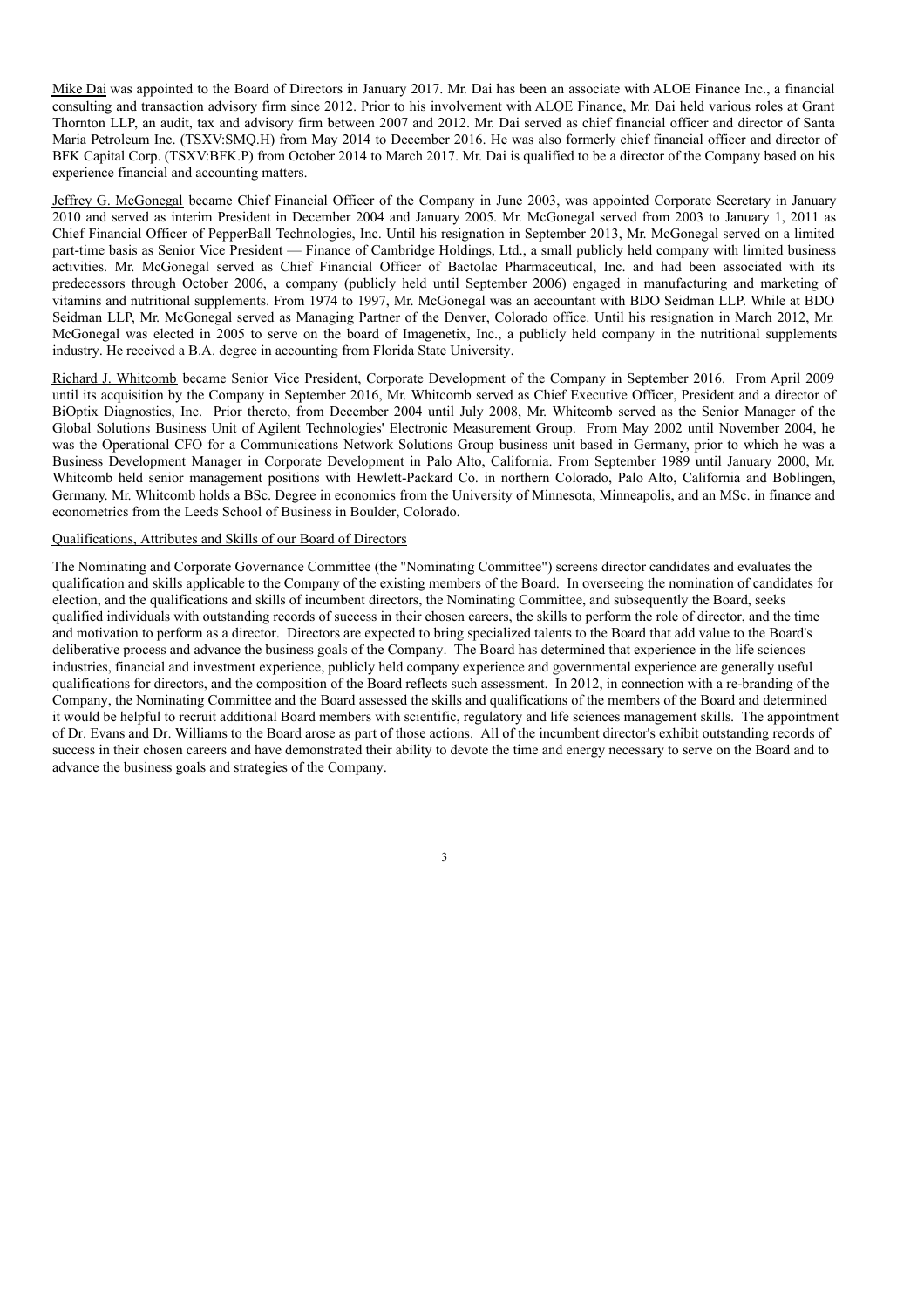Independence of the Board of Directors

The Board of Directors as of December 31, 2016 consisted of Stephen T. Lundy, Gail S. Schoettler, Michael M. Beeghley, Susan A. Evans, Michael W. Routh and David E. Welch. Ms. Schoettler, Dr. Evans and Messrs. Beeghley, Welch and Routh qualified as independent directors under Rule 5605(a)(2) of The NASDAQ Stock Market LLC and none of them had any material relationship with the Company that might interfere with his or her exercise of independent judgment.

On January 6, 2017, Ms. Schoettler, Ms. Evans and Mr. Welch resigned as directors and John O'Rourke and Mike Dai were appointed as directors to fill the vacancies. Mr. O'Rourke and Mr. Dai are considered independent directors under NASDAQ listing standards. On February 7, 2017, Mr. Routh resigned as a director and on April 6, 2017, Mr. Lundy resigned as Chief Executive Officer and director of the Company. On April 6, 2017, Mr. Beeghley was appointed Chief Executive Officer of the Company and is therefore no longer considered "independent" under NASDAQ listing standards as of such date.

Through December 31, 2016, the non-employee directors, with the exception of Ms. Schoettler, received cash compensation of \$1,000 per month as compensation for service on the Board. Ms. Schoettler, the non-executive Chair of the Board, receives compensation of \$2,000 per month as compensation for service on the Board. The independent directors typically received a stock option grant upon joining the Board and additional stock option grants, generally annually, for service on the Board. Effective October 2010, Ms. Schoettler began receiving equity awards equal to 1.5 times the amount granted to other non-employee directors when such awards are issued.

Commencing in January 2017, Mr. O'Rourke and Mr. Dai, the current non-employee directors, receive cash compensation of \$1,000 per month for service on the Board. Mr. Beeghley, the Chairman of the Board, receives compensation of \$2,000 per month for service on the Board

The directors are also reimbursed for all expenses incurred by them in attending board and committee meetings.

## **BOARD LEADERSHIP STRUCTURE**

The Board of Directors is currently chaired by the Chief Executive Officer of the Company, Mr. Beeghley. The Company believes that combining the positions of Chief Executive Officer and Chairman of the Board of Directors helps to ensure that the Board of Directors and management act with a common purpose. Integrating the positions of Chief Executive Officer and Chairman can provide a clear chain of command to execute the Company's strategic initiatives. Notwithstanding the combined role of Chief Executive Officer and Chairman, key strategic initiatives and decisions involving the Company are discussed and approved by the entire Board of Directors. The Company believes that the current leadership structure and processes maintains an effective oversight of management and independence of the Board of Directors as a whole without separate designation of a lead independent director. However, the Board of Directors will continue to monitor its functioning and will consider appropriate changes to ensure the effective independent function of the Board of Directors in its oversight responsibilities.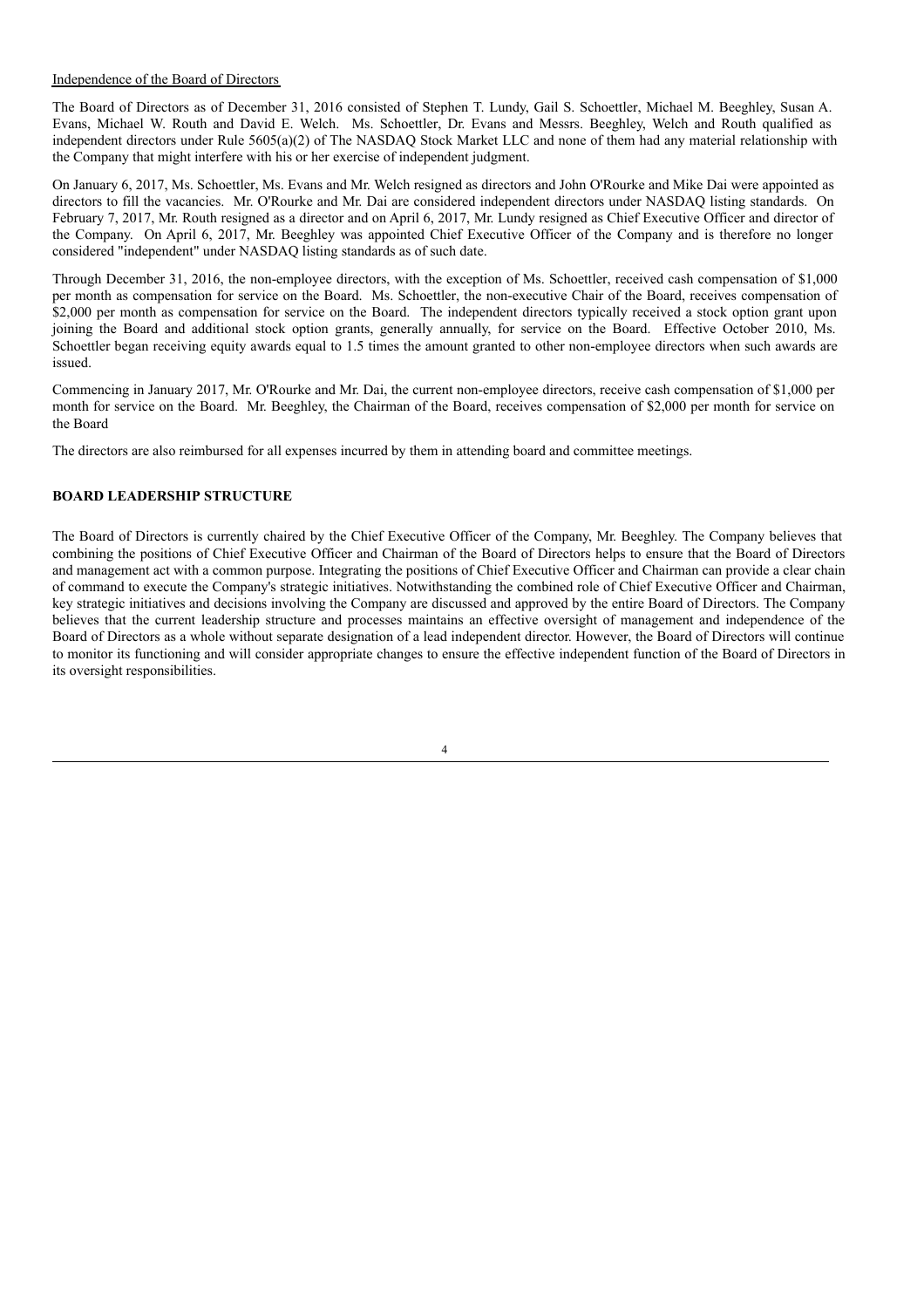#### **ROLE OF THE BOARD IN RISK OVERSIGHT**

One of the Board of Director's key functions is informed oversight of the Company's risk management process. The Board of Directors does not have a standing risk management committee, but rather administers this oversight function directly through the Board of Directors as a whole, as well as through various Board of Directors standing committees that address risks inherent in their respective areas of oversight. In particular, our Board of Directors is responsible for monitoring and assessing strategic risk exposure, including a determination of the nature and level of risk appropriate for the Company. The Audit Committee considers and discusses with management the Company's major financial risk exposures and related monitoring and control of such exposures as well as compliance with legal and regulatory requirements. The Nominating & Governance Committee monitors the effectiveness of our corporate governance guidelines. The Compensation Committee assesses and monitors whether our compensation policies and programs have the potential to encourage excessive risk-taking. Any findings regarding material risk exposure to the Company are reported to and discussed with the Board of Directors.

## **Committees**

*Audit Committee:* The Company has a separately designated standing audit committee established in accordance with Section 3(a) (58) (A) of the Securities Exchange Act of 1934, as amended. As of December 31, 2016, four of the Company's directors serve on the Audit Committee – David E. Welch (who served as Chair of the Audit Committee), Gail S. Schoettler, Susan A. Evans and Michael M. Beeghley. Mr. Welch was designated as the financial expert on the Audit Committee. Each Audit Committee member met the definition of independence for Audit Committee membership as required by the NASDAQ listing standards. The Amended and Restated Audit Committee Charter is available on our website at www.venaxis.com. As of January 6, 2017, the Audit Committee members were re-constituted to consist of John O'Rourke serving as Chair of the Audit Committee, Michael M. Beeghley and Mike Dai. Mr. O'Rourke was designated as the financial expert on the Audit Committee. As of April 6, 2017, Mr. Beeghley is no longer considered "independent" under NASDAQ listing standards.

*Nominating and Corporate Governance Committee*. As of December 31, 2016, the Nominating Committee consisted of Michael W. Routh (who served as Chair of the Nominating Committee), Gail S. Schoettler and Michael M. Beeghley, each of whom met the NASDAQ listing standards for independence. Duties of the Nominating Committee include oversight of the process by which individuals may be nominated to our Board of Directors. The Nominating Committee charter is available on our web site at www.venaxis.com. There have been no material changes to the procedures by which security holders may recommend nominees to the Company's Board of Directors. The specific process for evaluating new directors, including shareholder-recommended nominees, will vary based on an assessment of the then current needs of the Board and the Company. The Nominating Committee will determine the desired profile of a new director, the competencies they are seeking, including experience in one or more of the following: highest personal and professional integrity, demonstrated exceptional ability and judgment and who shall be most effective in conjunction with the other nominees to the Board, in collectively serving the long-term interests of the shareholders. Candidates will be evaluated in light of the target criteria chosen. The Nominating Committee does not have a formal diversity policy; however, in addition to the foregoing, it considers race and gender diversity in selection of qualified candidates. As of January  $6$ , 2017, the Nominating Committee members were re-constituted to consist of Michael M. Beeghley serving as Chair of the Nominating Committee, John O'Rourke and Mike Dai. As of April 6, 2017, Mr. Beeghley is no longer considered "independent" under NASDAQ listing standards.

*Compensation Committee:* As of December 31, 2016, the Company's Compensation Committee was comprised of Susan A. Evans (who serveed as Chair of the Compensation Committee), Gail S. Schoettler, David E. Welch and Michael W. Routh, each of whom was an independent director. The amended and restated Compensation Committee Charter is available on our website at www.venaxis.com. As of January 6, 2017, the Compensation Committee members were re-constituted to consist of Mike Dai serving as Chair of the Compensation Committee, Michael M. Beeghley and John O'Rourke. As of April 6, 2017, Mr. Beeghley is no longer considered "independent" under NASDAQ listing standards.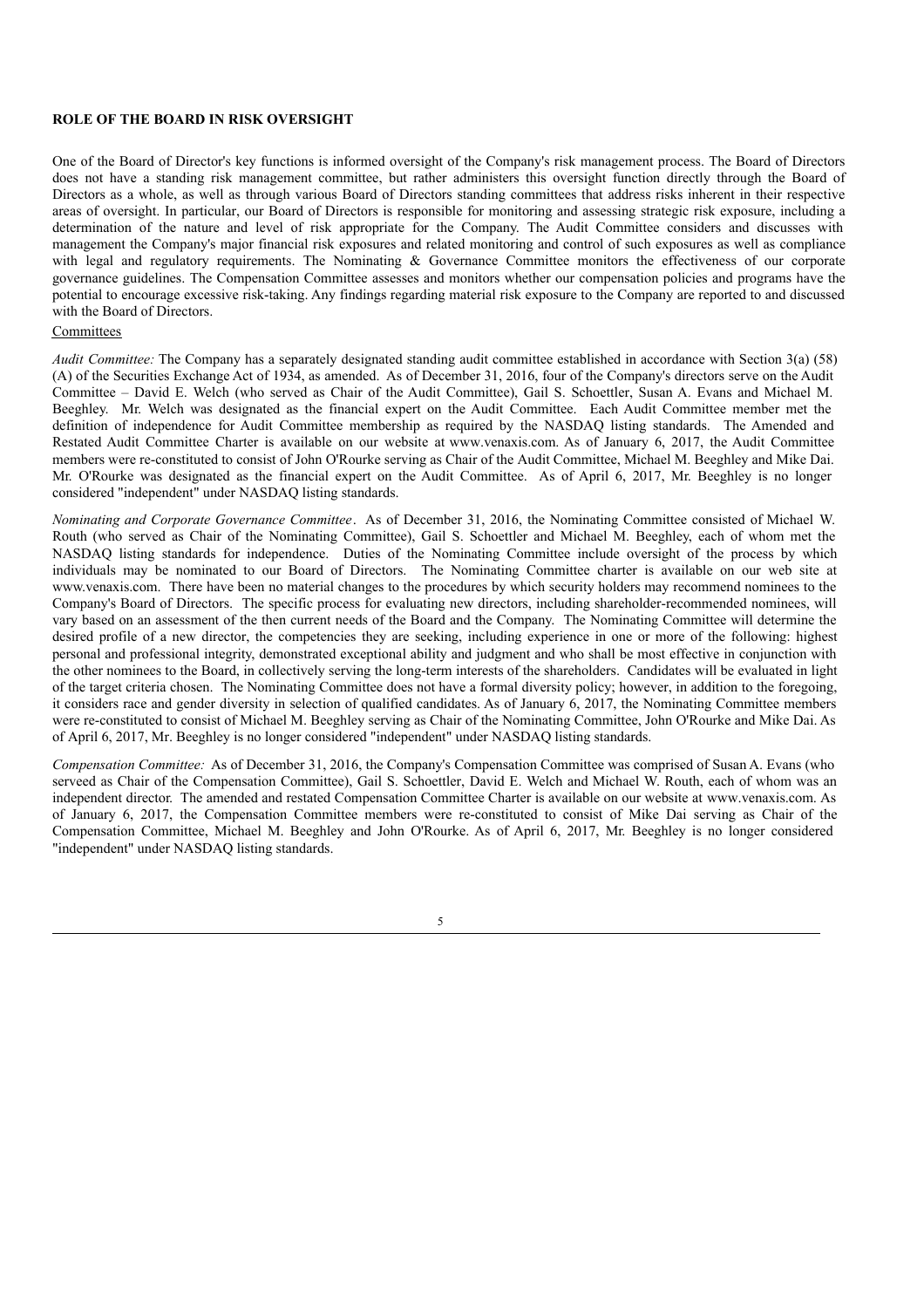Duties of the Compensation Committee include reviewing and making recommendations regarding compensation of executive officers and determining the need for and the appropriateness of employment agreements for senior executives. This includes the responsibility: (1) to determine, review and recommend to the Board for approval on an annual basis the corporate goals and objectives with respect to compensation for the senior executives, and (2) to evaluate at least once a year the performance of the senior executives in light of the established goals and objectives and, based upon these evaluations, to determine and recommend to the Board for approval the annual compensation for each, including salary, bonus, incentive and equity compensation. When evaluating the compensation of our executive officers, the Compensation Committee evaluates factors including the executive's responsibilities, experience and the competitive marketplace. The Compensation Committee may also invite the senior executives and other members of management to participate in their deliberations, or to provide information to the Compensation Committee for its consideration with respect to such deliberations, except that the chief executive officer may not be present for the deliberation of or the voting on compensation for the chief executive officer. The chief executive officer may, however, be present for the deliberation of or the voting on compensation for any other officer.

The Compensation Committee has authority to retain such compensation consultants, outside counsel and other advisors as the Compensation Committee in its sole discretion deems appropriate. The Compensation Committee did not retain any such advisor for 2016.

The Compensation Committee also has the authority and responsibility: (1) to review the fees paid to non-employee directors for service on the Board of Directors and its committees, and make recommendations to the Board with respect thereto; and (2) to review the Company's incentive compensation and other stock-based plans and recommend changes in such plans to the Board as needed.

# Section 16(a) Beneficial Ownership Reporting Compliance

Section 16(a) of the Securities Exchange Act of 1934, as amended, requires the Company's officers and directors and persons who own more than 10% of the Company's outstanding Common Stock to file with the Securities and Exchange Commission ("SEC") initial reports of ownership and reports of changes in ownership of Common Stock and any other equity securities of the Company. Directors, officers, and greater than 10% shareholders are required by SEC regulations to furnish the Company with copies of all Section 16(a) forms they file. To the Company's knowledge, based solely on a review of Forms 3, 4 and 5, and amendments thereto furnished to the Company during and for the Company's year ended December 31, 2016, there were no directors, officers or more than 10% shareholders of the Company who failed to timely file a Form 3, 4 or 5.

### Code of Ethics and Whistle Blower Policy

Our Code of Ethics which applies to the Company's directors, executive officers and management employees generally is available on our website at www.venaxis.com. We intend to post any material amendments to or waivers of, our Code of Ethics that apply to our executive officers, on this website. In addition, our Whistle Blower Policy is available on our website at www.venaxis.com.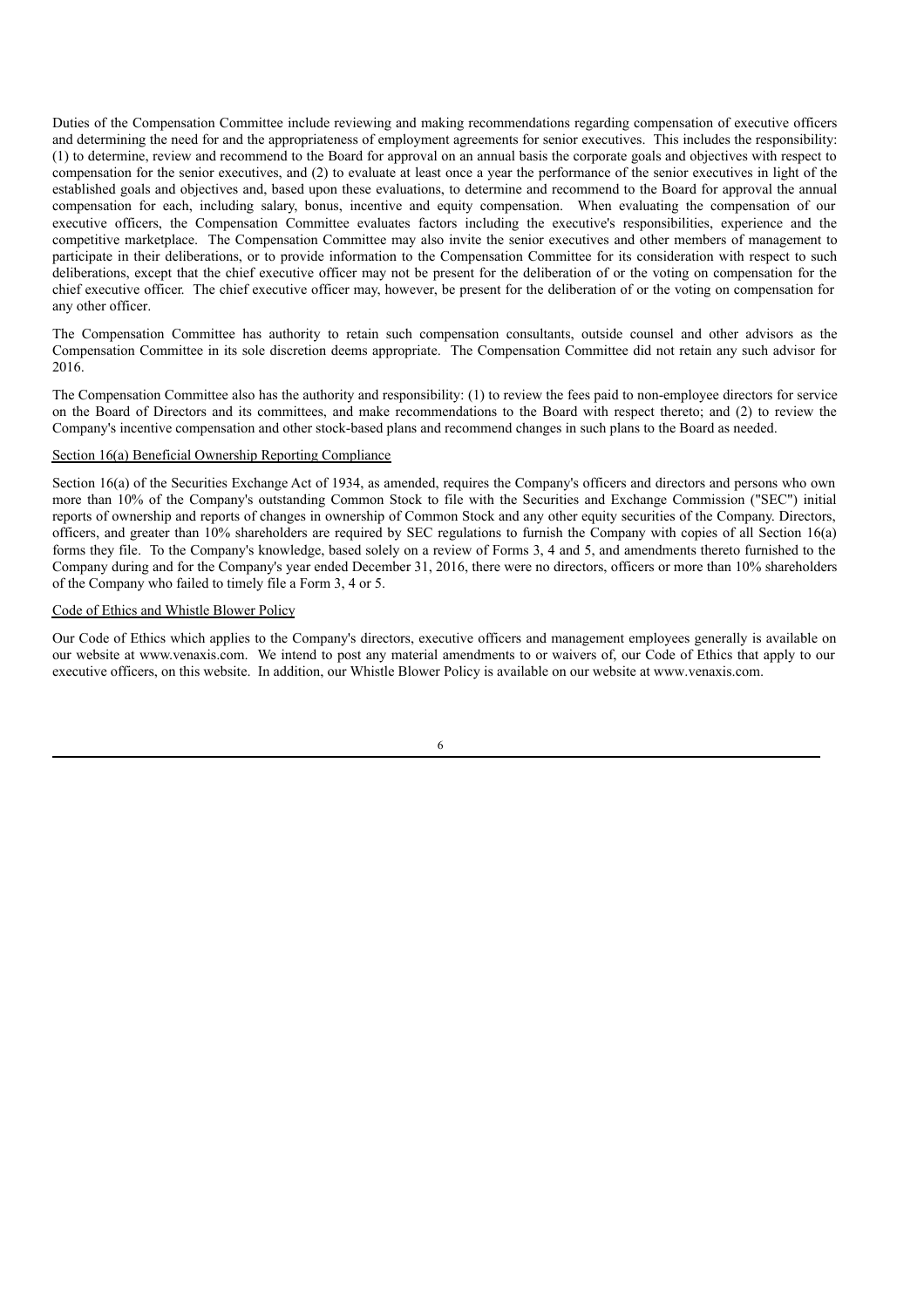### **ITEM 11. EXECUTIVE COMPENSATION.**

#### **Summary Compensation Table**

 $\mathcal{L}_\text{max}$ 

This table provides disclosure, for fiscal years 2016 and 2015 for the Named Executive Officers, who are the Chief Executive Officer and the Chief Financial Officer.

|                                                          |      |                              |                               | <b>Non-Equity</b>                  |                                                              |                      |
|----------------------------------------------------------|------|------------------------------|-------------------------------|------------------------------------|--------------------------------------------------------------|----------------------|
| <b>Named Executive Officer</b><br>and Principal Position | Year | <b>Salary</b><br><b>(\$)</b> | Option<br>Awards<br>$(3)(\$)$ | <b>Incentive Plan</b><br>$(4)(\$)$ | <b>All Other</b><br><b>Compensation Compensation</b><br>(\$) | <b>Total</b><br>(\$) |
|                                                          |      |                              |                               |                                    |                                                              |                      |
| Stephen T. Lundy,                                        | 2016 | 382,525                      | 183,273                       | 191,263                            | 61,098                                                       | 818,159              |
| Chief Executive Officer and President (1)                | 2015 | 382,525                      | 572,670                       | 154,951                            | 44,006                                                       | 1,154,152            |
|                                                          |      |                              |                               |                                    |                                                              |                      |
| Jeffrey G. McGonegal,                                    | 2016 | 272,005                      | 89.506                        | 136,003                            | 16,111                                                       | 513,625              |
| Chief Financial Officer (2)                              | 2015 | 272,005                      | 279,720                       | 85,682                             | 13,800                                                       | 651.207              |

(1)Effective January 1, 2015, Mr. Lundy's annual salary was increased to \$382,525. Mr. Lundy also served as a director of the Company; he did not receive additional compensation for serving in such role. Amounts included in "All Other Compensation" include: temporary living and travel accommodations he was provided at a total cost of \$42,872 and \$33,873 in 2016 and 2015, respectively, and coverage under the Company's group medical plan at a total cost of \$18,226 and \$10,133 in 2016 and 2015, respectively. Mr. Lundy resigned as Chief Executive Officer and President on April 6, 2017.

(2)The amounts included in "All Other Compensation" represents the amounts paid on his behalf in each year for group medical benefits.

(3)The "Option Awards" columns reflect the grant date fair value for all stock option awards granted under the 2002 Stock Plan during 2016 and 2015. These amounts are determined in accordance with FASB Accounting Standards Codification 718 (ASC 718), without regard to any estimate of forfeiture for service vesting. Assumptions used in the calculation of the amounts in these columns for 2016 and 2015 are included in footnotes 1 and 7 to the Company's audited financial statements for the fiscal year ended December 31, 2016 included in the Company's Annual Report on Form 10-K for the year ended December 31, 2016 (the "Annual Report").

(4) The "Non-Equity Incentive Plan Compensation" column reflects the annual cash bonuses earned under the Company's Incentive Plan. The bonus amounts listed were earned for the fiscal year reported, but paid in the subsequent year. Amounts for 2016 reflect the payment of retention bonus amounts for each Named Executive Officer.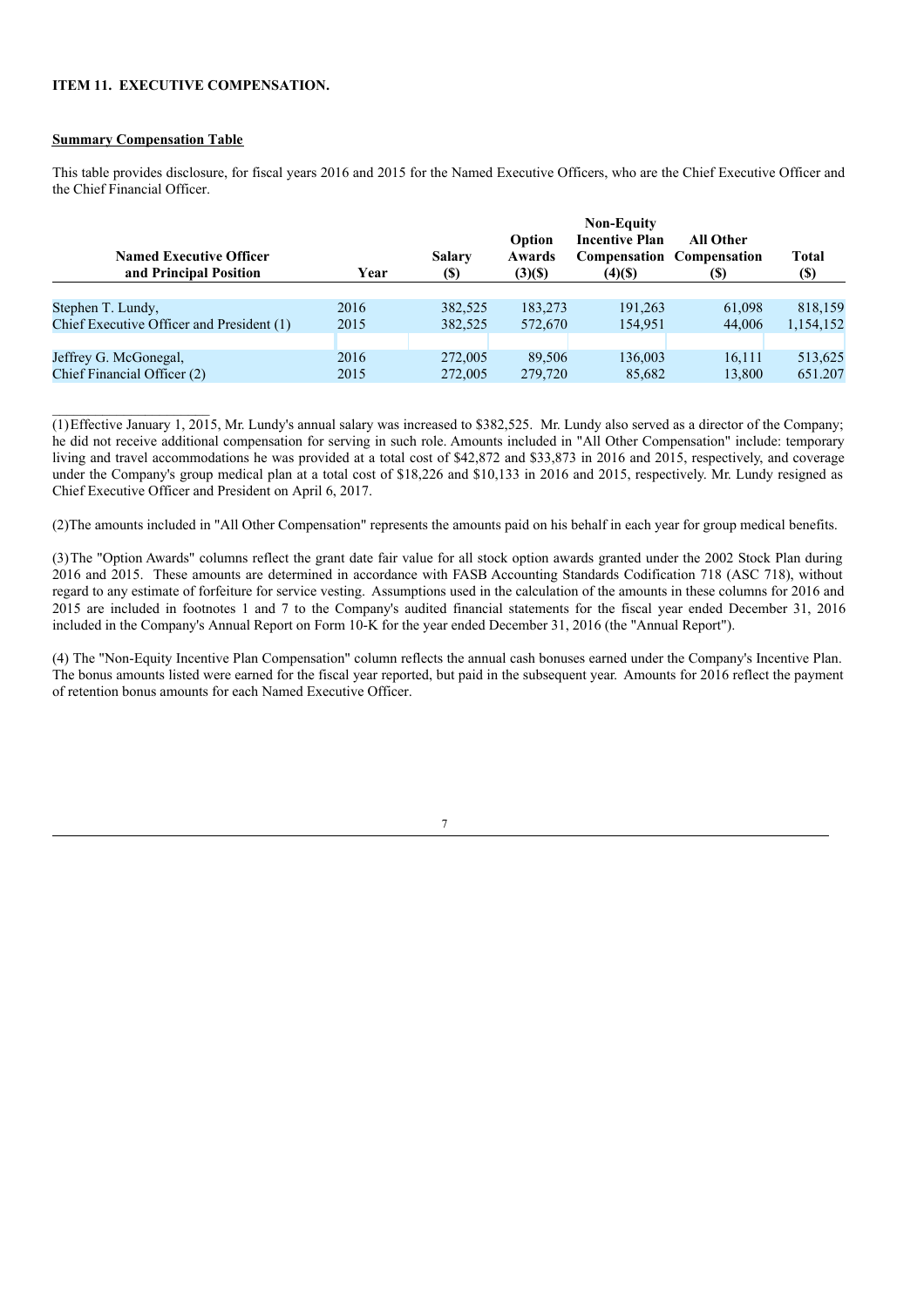# **Outstanding Equity Awards at Fiscal Year End**

The following table shows the outstanding equity awards held by the Named Executive Officers as of December 31, 2016:

|                                | <b>Option Awards</b>                                                                                             |                                                                                                                    |                                                                                                                                                   |                                              |                                     |  |  |  |
|--------------------------------|------------------------------------------------------------------------------------------------------------------|--------------------------------------------------------------------------------------------------------------------|---------------------------------------------------------------------------------------------------------------------------------------------------|----------------------------------------------|-------------------------------------|--|--|--|
| <b>Named Executive Officer</b> | Number of<br><b>Securities</b><br>Underlying<br>Unexercised<br><b>Options</b><br><b>Exercisable</b><br>$($ # $)$ | Number of<br><b>Securities</b><br>Underlying<br><b>Unexercised</b><br><b>Options</b><br>Unexercisable<br>$($ # $)$ | <b>Equity Incentive</b><br><b>Plan Awards:</b><br>Number of<br><b>Securities</b><br>Underlying<br>Unexercised<br>Unearned<br><b>Options</b><br>#) | Option<br><b>Exercise</b><br>Price<br>$(\$)$ | Option<br><b>Expiration</b><br>Date |  |  |  |
| Stephen T. Lundy (1)           | 883                                                                                                              |                                                                                                                    |                                                                                                                                                   | 547.20                                       | $3 - 24 - 2020$                     |  |  |  |
|                                | 260                                                                                                              |                                                                                                                    |                                                                                                                                                   | 141.60                                       | $1 - 5 - 2021$                      |  |  |  |
|                                | 1,400                                                                                                            | $\blacksquare$                                                                                                     | $\overline{a}$                                                                                                                                    | 163.20                                       | $7 - 8 - 2021$                      |  |  |  |
|                                | 1,563                                                                                                            | ٠                                                                                                                  | $\overline{a}$                                                                                                                                    | 31.68                                        | 4-30-2022                           |  |  |  |
|                                | 12,417                                                                                                           | ٠                                                                                                                  | ÷                                                                                                                                                 | 16.80                                        | 12-11-2022                          |  |  |  |
|                                | 17,125                                                                                                           |                                                                                                                    |                                                                                                                                                   | 16.32                                        | 1-23-2023                           |  |  |  |
|                                | 22,250                                                                                                           |                                                                                                                    |                                                                                                                                                   | 18.16                                        | 1-06-2024                           |  |  |  |
|                                | 34,720                                                                                                           | 3,155                                                                                                              | $\overline{a}$                                                                                                                                    | 15.12                                        | 1-12-2025                           |  |  |  |
|                                | 43,000                                                                                                           | 43,000                                                                                                             |                                                                                                                                                   | 2.89                                         | 5-9-2026                            |  |  |  |
| Jeffrey G. McGonegal (2)       | 209                                                                                                              | $\overline{\phantom{a}}$                                                                                           | ÷,                                                                                                                                                | 710.40                                       | 1-24-2017                           |  |  |  |
|                                | 167                                                                                                              |                                                                                                                    | $\overline{a}$                                                                                                                                    | 1,591.20                                     | $1 - 17 - 2018$                     |  |  |  |
|                                | 209                                                                                                              |                                                                                                                    |                                                                                                                                                   | 319.20                                       | 1-27-2019                           |  |  |  |
|                                | 209                                                                                                              |                                                                                                                    | $\overline{a}$                                                                                                                                    | 528.00                                       | 1-19-2020                           |  |  |  |
|                                | 209                                                                                                              | $\blacksquare$                                                                                                     | ÷,                                                                                                                                                | 141.60                                       | $1 - 5 - 2021$                      |  |  |  |
|                                | 834                                                                                                              | $\overline{\phantom{a}}$                                                                                           | $\overline{a}$                                                                                                                                    | 31.68                                        | 4-30-2022                           |  |  |  |
|                                | 6,585                                                                                                            | $\overline{\phantom{a}}$                                                                                           | $\overline{a}$                                                                                                                                    | 16.80                                        | 12-11-2022                          |  |  |  |
|                                | 8,375                                                                                                            | ٠                                                                                                                  | $\overline{a}$                                                                                                                                    | 16.32                                        | $1 - 23 - 2023$                     |  |  |  |
|                                | 10,875                                                                                                           |                                                                                                                    | $\overline{\phantom{0}}$                                                                                                                          | 18.16                                        | 1-06-2024                           |  |  |  |
|                                | 16,959                                                                                                           | 1,541                                                                                                              | $\overline{a}$                                                                                                                                    | 15.12                                        | $1 - 12 - 2025$                     |  |  |  |
|                                | 21,000                                                                                                           | 21,000                                                                                                             |                                                                                                                                                   | 2.89                                         | 5-9-2016                            |  |  |  |

 $\overline{(1)}$ Includes options to purchase: 883 shares at \$547.20 per share granted on March 24, 2010; 260 shares at \$141.60 per share granted on January 5, 2011; 1,400 shares at \$163.20 per share granted on July 8, 2011; 1,563 shares at \$31.68 per share granted on April 30, 2012; 12,417 shares at \$16.80 per share granted on December 11, 2012; 17,125 shares at \$16.32 per share granted on January 21, 2013; 22,250 shares at \$18.16 per share granted on January 6, 2014, and 37,875 shares at \$15.12 per share granted on January 12, 2015. The balance of options granted in 2015 fully vested in January 2017. The options granted in 2016 vested as to 50% of the award on the six month anniversary of the date of grant, and the remaining 50% of the award is scheduled to vest on the first anniversary of the grant date. Under the terms of a Separation Agreement with Mr. Lundy as of April 6, 2017, Mr. Lundy's equity rights were cancelled.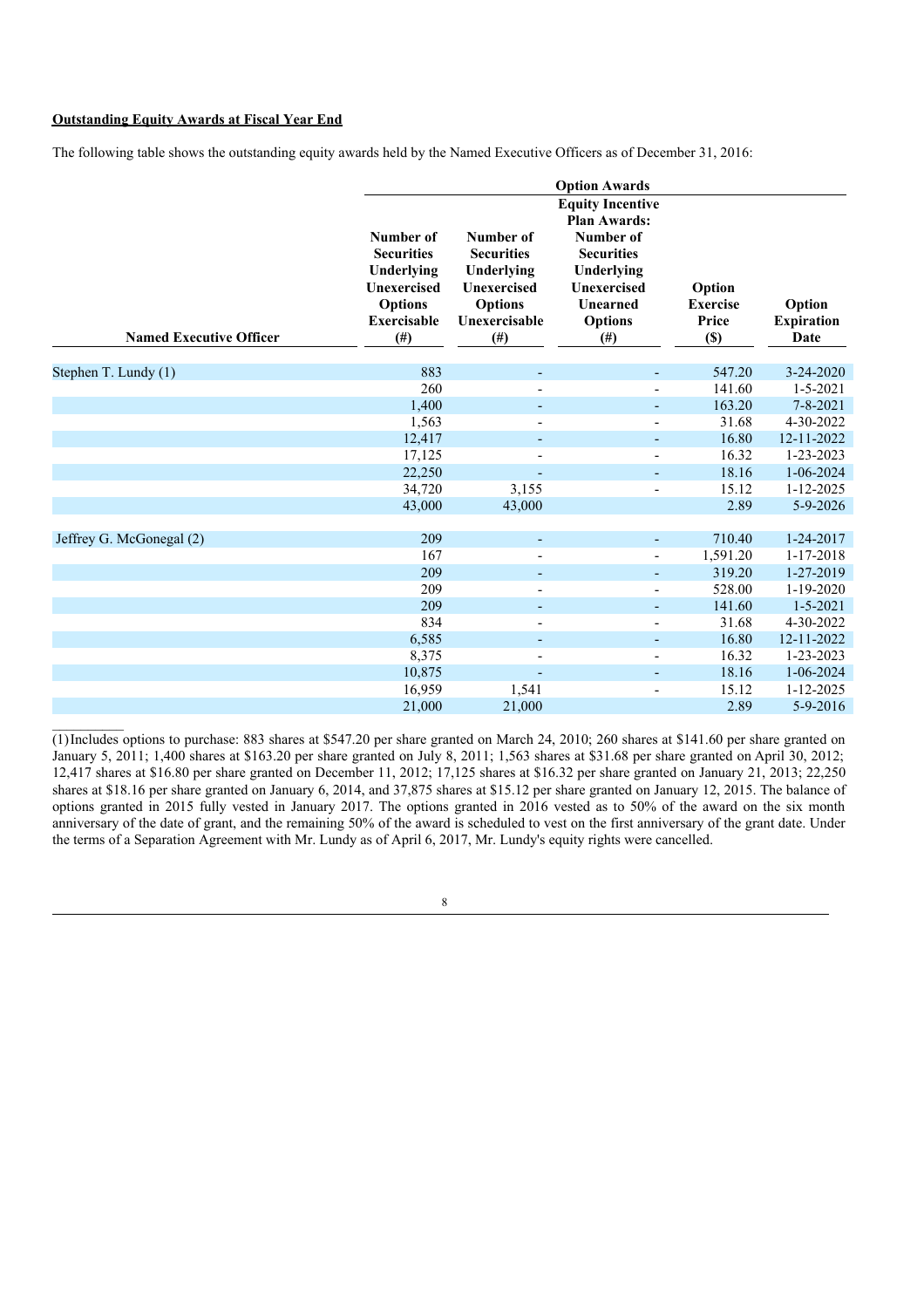(2) Includes options to purchase: 209 shares at \$710.40 per share granted January 24, 2007; 167 shares at \$1,591.20 per share granted January 17, 2008; 209 shares at \$319.20 per share granted on January 27, 2009; 209 shares at \$528.00 per share granted on January 19, 2010; 209 shares at \$141.60 per share granted on January 5, 2011; 834 shares at \$31.68 per share granted on April 30, 2012; 6,585 shares at \$16.80 per share granted on December 11, 2012; 8,375 shares at \$16.32 per share granted on January 23, 2013; 10,875 shares at \$18.16 per share granted on January 6, 2014 and 18,500 shares at \$15.12 per share granted on January 12, 2015. The balance of options granted in 2015 fully vested in January 2017. The options granted in 2016 vested as to 50% of the award on the six month anniversary of the date of grant, and the remaining 50% of the award is scheduled to vest on the first anniversary of the grant date.

## **Options Exercised and Stock Vested**

Neither of the Named Executive Officers exercised stock options during the year ended December 31, 2016.

## **Employment Agreements**

The Company has entered into employment agreements with, and provides post-employment benefits to, its Named Executive Officers as follows:

**Stephen T. Lundy, Chief Executive Officer** – On March 24, 2010, we entered into an employment agreement with Mr. Lundy which provides that he serves at the pleasure of the Board of Directors unless the agreement is terminated by either party as provided in the agreement. The agreement provides in the event that Mr. Lundy's employment is terminated by the Company for other than cause, or if such employment is terminated by the executive in the event of a change in control, severance payments based upon Mr. Lundy's salary will be made for twelve months. In the event of death or disability, severance payments based upon Mr. Lundy's salary will be made for three months. Under the terms of a Separation Agreement with Mr. Lundy as of April 6, 2017, Mr. Lundy's post-employment benefits were terminated.

**Jeffrey G. McGonegal, Chief Financial Officer** – On February 2, 2009, we entered into an employment agreement with Mr. McGonegal which provides that he serves at the pleasure of the Board of Directors unless the agreement is terminated by either party as provided in the agreement. The agreement provides in the event that Mr. McGonegal's employment is terminated by the Company for other than cause, or if such employment is terminated by the executive in the event of a change in control, severance payments based upon Mr. McGonegal's salary will be made for six months. In the event of death or disability, severance payments based upon Mr. McGonegal's salary will be made for six months.

**Richard J. Whitcomb, Senior Vice President, Corporate Development** – On September 14, 2016, we entered into an offer letter with Mr. Whitcomb, our Senior Vice President, Corporate Development. Mr. Whitcomb had served as President and Chief Executive Officer of BiOptix Diagnostics, Inc., until its acquisition by the Company in September 2016. His employment agreement provides that if Mr. Whitcomb is terminated without cause before the eight-month anniversary of his start date, he will receive severance equal to base salary as if his employment had been continued for one full year. Thereafter, he is entitled to severance equal to four months of base salary if his employment is terminated without cause.

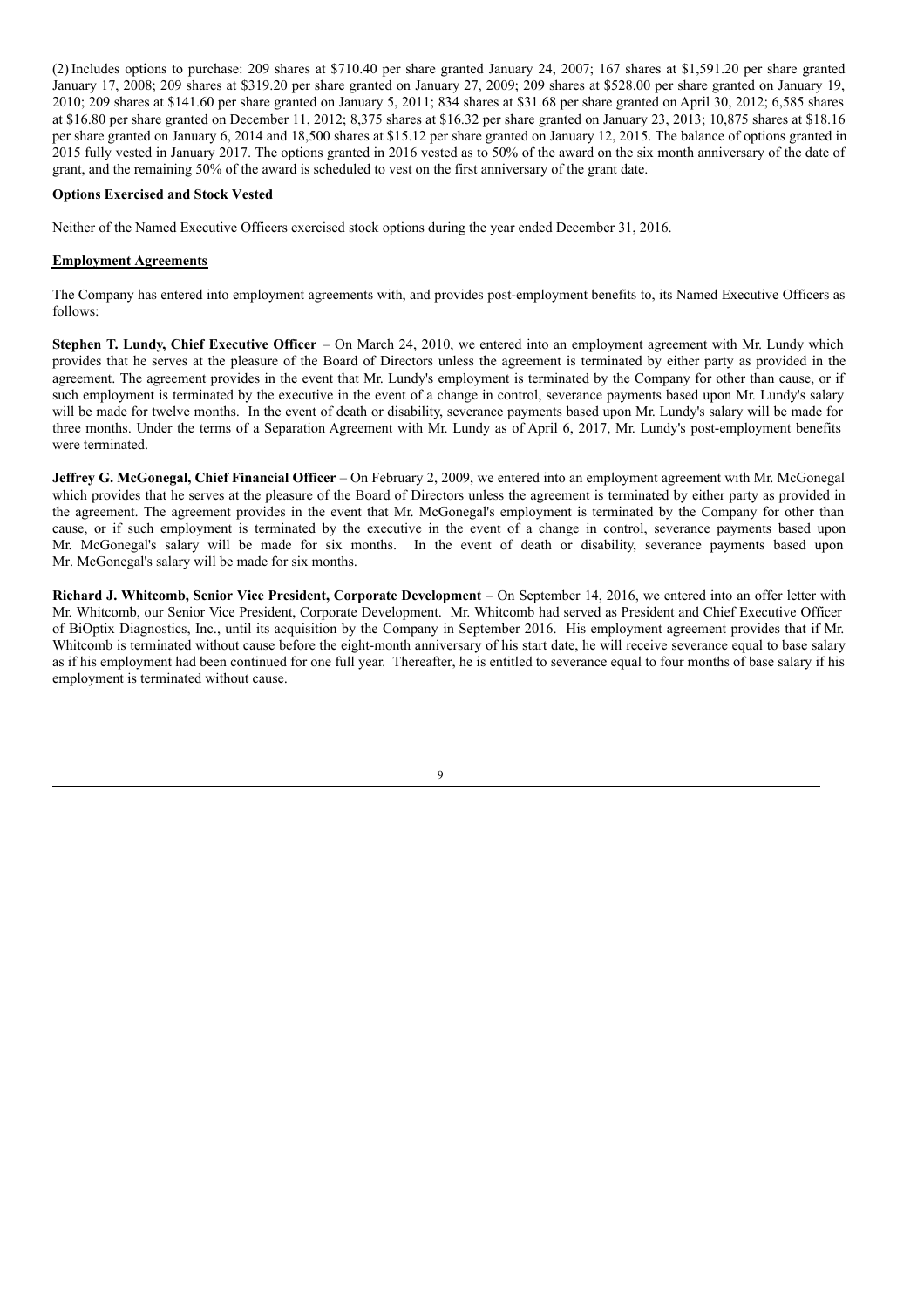## **Post-Employment Benefits**

The following table discloses the post-employment termination benefits that would have been received by the Named Executive Officers if a termination event had occurred on December 31, 2016:

| <b>Named Executive Officer</b> | <b>Benefit</b>                       | <b>Termination</b><br>without Cause<br><b>(\$)</b> | Death or<br><b>Disability</b><br><b>(\$)</b> | Change In<br>Control<br>(Single Trigger)<br>(3)(1) | <b>Change In Control</b><br>(Double Trigger)<br>(\$) |
|--------------------------------|--------------------------------------|----------------------------------------------------|----------------------------------------------|----------------------------------------------------|------------------------------------------------------|
| Stephen T. Lundy (2)           | Severance<br>Options<br><b>Total</b> | 382,525<br>$\overline{\phantom{0}}$<br>382,525     | 95,631<br>$\overline{\phantom{0}}$<br>95,631 | 81,700<br>81,700                                   | 382,525<br>81,700<br>469,625                         |
| Jeffrey G. McGonegal           | Severance<br>Options<br><b>Total</b> | 136,002<br>136,002                                 | 136,002<br>136,002                           | 19,950<br>19,950                                   | 136,002<br>19,950<br>155,952                         |

(1) Under the Change in Control Policy approved by the Board of Directors, upon consummation of a Change in Control (as defined in the 2002 Stock Plan) any unvested stock options held by a Named Executive Officer accelerate and vest upon the consummation of a Change in Control. This column shows the value of unvested stock options that would have been received upon acceleration of unvested stock options as of December 31, 2016. The closing price of the Company's common stock on December 30, 2016 was \$3.84 per share.

(2) Under the terms of a Separation Agreement with Mr. Lundy as of April 6, 2017, Mr. Lundy's post-employment benefits were terminated and his equity rights were cancelled.

## **Director Compensation**

Since February 1, 2008, each non-employee director receives cash compensation of \$1,000 per month. Our non-employee directors typically receive a stock option award upon joining and additional options over time, generally annually. The directors are also reimbursed for all expenses incurred by them in attending board and committee meetings.

Director compensation for the year ended December 31, 2016 was:

| Name                    | Cash<br>Fees<br>(\$) | Option<br>Awards<br>$($ \$) $(6)$ | <b>Total</b><br>(S) |
|-------------------------|----------------------|-----------------------------------|---------------------|
| Gail Schoettler (1)     | 24,000               | 44,753                            | 68,753              |
| Michael M. Beeghley (2) | 1.000                | 36,717                            | 37,717              |
| David Welch (3)         | 12,000               | 29,835                            | 41,835              |
| Susan Evans (4)         | 12,000               | 29,835                            | 41,835              |
| Michael W. Routh (5)    | 1,000                | 36,717                            | 37,717              |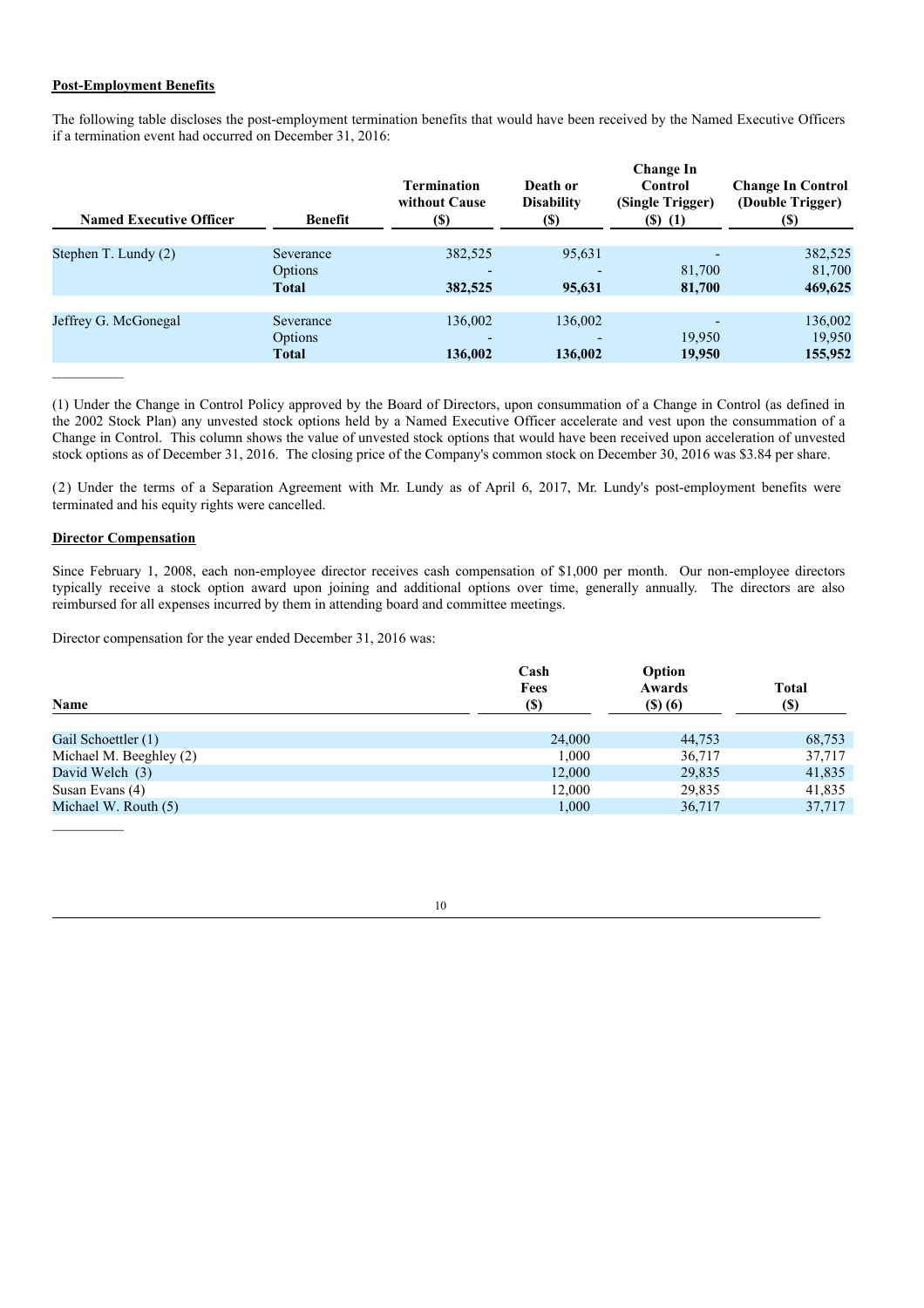(1) On May 9, 2016, Ms. Schoettler was granted options to purchase 21,000 shares of the Company's common stock at \$2.89 per share, vesting in quarterly installments during 2016 and expiring in ten years. As of December 31, 2016, Ms. Schoettler held a total of 49,130 options to purchase shares of our common stock. Resigned as a member of the board of directors on January 6, 2017.

(2) On November 30, 2016, Mr. Beeghley was granted options to purchase 16,233 shares of the Company's common stock at \$3.00 per share, with 2,333 of the options vested upon grant and the balance vesting annually over three years in arrears and all expiring in ten years. As of December 31, 2016, Mr. Beeghley held a total of 16,233 options to purchase shares of our common stock.

(3) On May 9, 2016, Mr. Welch was granted options to purchase 14,000 shares of the Company's common stock at \$2.89 per share, vesting in quarterly installments during 2016 and expiring in ten years. As of December 31, 2016, Mr. Welch held a total of 33,547 options to purchase shares of our common stock. Resigned as a member of the board of directors on January 6, 2017.

(4) On May 9, 2016, Dr. Evans was granted options to purchase 14,000 shares of the Company's common stock at \$2.89 per share, vesting in quarterly installments during 2016 and expiring in ten years As of December 31, 2016, Dr. Evans held a total of 31,125 options to purchase shares of our common stock. Resigned as a member of the board of directors on January 6, 2017.

(5)On November 30, 2016, Mr. Routh was granted options to purchase 16,233 shares of the Company's common stock at \$3.00 per share, with 2,333 of the options vested upon grant and the balance vesting annually over three years in arrears and all expiring in ten years. As of December 31, 2016, Mr. Routh held a total of 16,233 options to purchase shares of our common stock. Resigned as a member of the board of directors on February 7, 2017.

(6) The "Option Awards" columns reflect the grant date fair value for all stock option awards granted to non-employee directors under the Company's 2002 Stock Plan during 2016. These amounts are determined in accordance with ASC 718, without regard to any estimate of forfeiture for service vesting. Assumptions used in the calculation of the amounts in this column are included in footnotes 1 and 7 to the Company's audited financial statements for the fiscal year ended December 31, 2016 included in the Annual Report.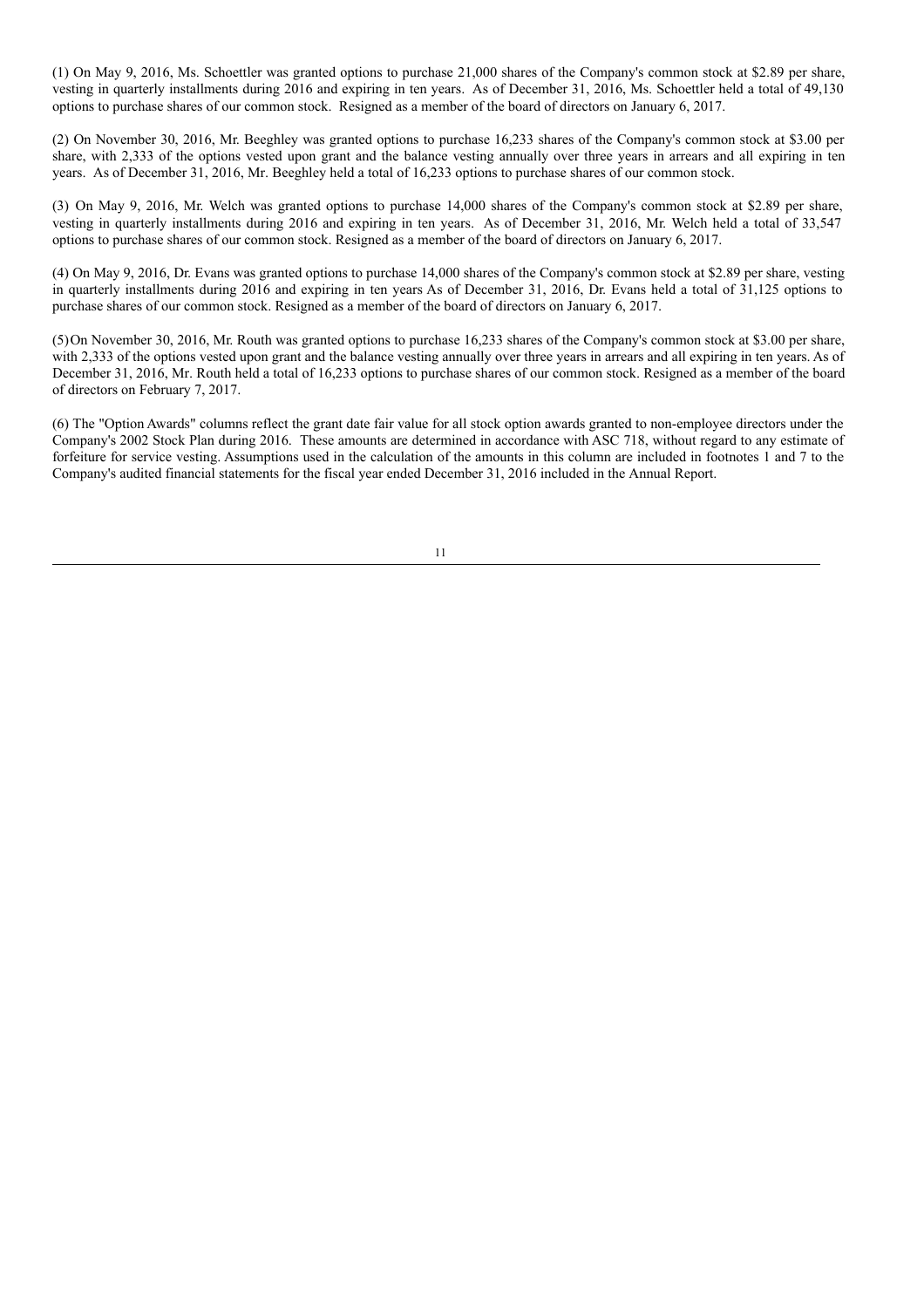## **ITEM 12. SECURITY OWNERSHIP OF CERTAIN BENEFICIAL OWNERS AND MANAGEMENT AND RELATED STOCK HOLDER MATTERS.**

The number of shares of the Company's common stock outstanding at the close of business on April 20, 2017 was 4,903,971. The following table sets forth the beneficial ownership of the Company's common stock as of April 20, 2017 by each Company director, director nominee and each executive officer then serving, by all directors, director nominees and executive officers as a group, and by each person who owned of record, or was known to own beneficially, more than 5% of the outstanding shares of common stock. Beneficial ownership is determined in accordance with Rule 13d-3 under the Securities Exchange Act of 1934, as amended. In computing the number of shares beneficially owned by a person or a group and the percentage ownership of that person or group, shares of our common stock subject to options and warrants currently exercisable or exercisable within 60 days after April 20, 2017 are deemed outstanding, but are not deemed outstanding for the purpose of computing the percentage ownership of any other person. To the knowledge of the directors, director nominees and executive officers of the Company, as of April 20, 2017, there are no persons and/or companies who or which beneficially own, directly or indirectly, shares carrying more than 5% of the voting rights attached to all outstanding shares of the Company, other than as set forth below. Unless otherwise indicated, the address of each individual named below is the address of the Company, 834-F South Perry Street, Suite 443, Castle Rock, CO 80104.

#### **Beneficial Ownership Table**

| <b>Name and Address</b>                               | <b>Number of Shares</b> | Percent  |
|-------------------------------------------------------|-------------------------|----------|
| Directors:                                            |                         |          |
| Michael M. Beeghley (1)                               | 14,000                  | $*$      |
| John R. O'Rourke (2)                                  | 29,133                  | $*$      |
| Mike Dai (3)                                          | 3,333                   | $*$      |
| Other Executive Officers:                             |                         |          |
| Jeffrey G. McGonegal (4)                              | 89,244                  | $1.9\%$  |
| Richard J. Whitcomb (5)                               | 20,405                  | *        |
| All Directors and Officers as a Group (5 persons) (6) | 156,115                 | $3.4\%$  |
| More than 5% Shareholders:                            |                         |          |
| Barry C. Honig (7)                                    | 504,000                 | $11.2\%$ |
| Catherine Johanna DeFrancesco (8)                     | 515,777                 | $11.5\%$ |
| E. Jeffrey Peierls (9)                                | 357,744                 | $7.9\%$  |
|                                                       |                         |          |

\* Holds less than 1%

- (1) Includes options currently exercisable or exercisable within 60 days to purchase an aggregate of 2,333 shares at an exercise price of \$3.00 per share. Includes a restricted stock award under the Bioptix, Inc. Amended & Restated Equity Incentive Plan, of which 11,667 shares have vested.
- (2) Includes an aggregate of 23,300 shares held by ATG Capital LLC ("ATG"). Mr. O'Rourke is the managing member and sole beneficiary of ATG and in such capacity holds voting and dispositive power over the securities held by ATG. Includes a restricted stock award under the Bioptix, Inc. Amended & Restated Equity Incentive Plan, of which 5,833 shares have vested.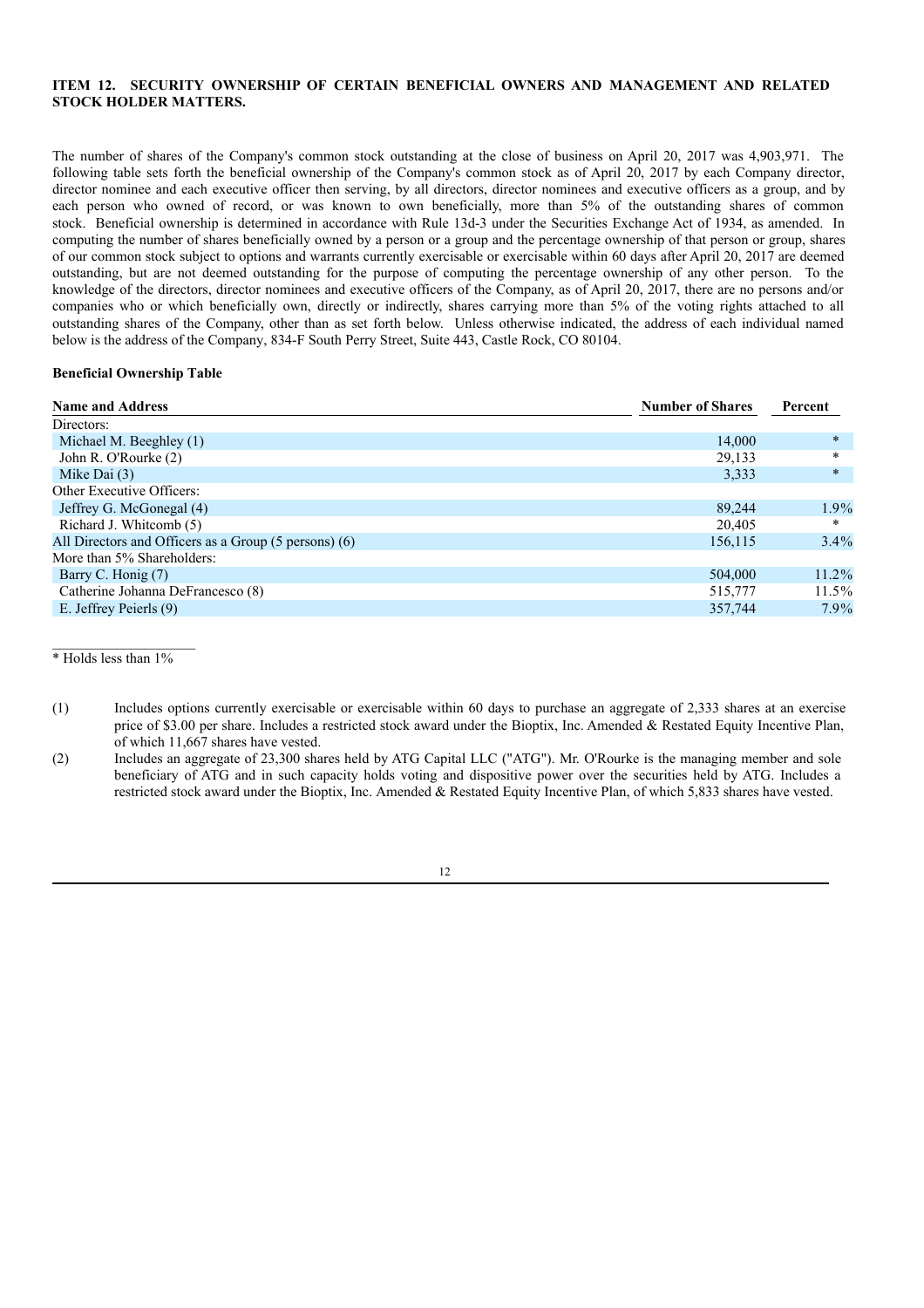- (3) Includes a restricted stock award under the Bioptix, Inc. Amended & Restated Equity Incentive Plan, of which 3,333 has vested.
- (4) Includes 1,009 shares directly owned and 63 shares held in Mr. McGonegal's IRA. Includes options currently exercisable or exercisable within 60 days to purchase an aggregate of 88,172 shares at exercise prices ranging from \$2.89 per share to \$1,591.20 per share.
- (5) Includes options currently exercisable or exercisable within 60 days to purchase an aggregate of 20,405 shares at an exercise price of \$3.78 per share.
- (6) Includes the information in footnotes (1) through (6).
- (7) Includes (i) 29,815 shares of common stock, (ii) 443,585 shares of common stock held by GRQ Consultants, Inc. 401K ("401K") and (iii) 30,600 shares of common stock held by GRQ Consultants, Inc. Roth 401K FBO Barry Honig ("Roth 401K"). Mr. Honig is the trustee of 401K and Roth 401K in such capacity holds voting and dispositive power over the securities held by such entities. Does not include (i) 200,000 shares of common stock issuable upon exercise of outstanding warrants held by Mr. Honig, (ii) shares of common stock issuable upon conversion of outstanding convertible promissory notes held by Mr. Honig, (iii) 500,000 shares of common stock issuable upon exercise of outstanding warrants held by Roth 401K, and (iv) shares of common stock issuable upon conversion of outstanding convertible promissory notes held by Roth 401K, all of which have beneficial ownership limitations. The address for this shareholder is 555 South Federal Highway, #450, Boca Raton, FL 33432.
- (8) Information is based upon holdings reported on Schedule 13D filing and amendments, the most recent filed on January 10, 2017. The address for this shareholder is 365 Bay St., Suite 840, Toronto, ON M5H 2V1, Canada. Includes shares reported as beneficially owned by Mrs. DeFrancesco and held by DSB Capital, Ltd., a Turks & Caicos company where Ms. DeFrancesco serves as Trustee (75,000 shares), DeFrancesco Motorsports, Inc., an Ontario corporation where Ms. DeFrancesco serves as President (59,701 shares), Delavalco Holdings, Inc., an Ontario corporation where Ms. DeFrancesco serves as President (112,000 shares), Delavalco Holdings, Inc., a Florida corporation where Ms. DeFrancesco serves as President (85,466 shares), Marcandy Investments Corp., an Ontario corporation where Ms. DeFrancesco serves as President (85,000 shares), and Namaste Gorgie, Inc., an Ontario corporation where Ms. DeFrancesco serves as President (98,610 shares).
- (9) Information is based upon holdings reported on a Schedule 13G filed on February 10, 2017 by E. Jeffrey Peierls and Brian Eliot Peierls. Brian Eliot Peierls may be deemed the beneficial owner of securities held by trusts of which Brian Eliot Peierls is a fiduciary. E. Jeffrey Peierls and Brian Eliot Peierls may be deemed to share indirect beneficial ownership of securities held by The Peierls Foundation, Inc. The address for the shareholder is 73 South Holman Way, Golden, CO 80401. Includes (i) 273,742 shares of common stock and (ii) 5,002 shares of common stock issuable upon exercise of warrants. Also includes 48,231 shares of common stock and warrants exercisable to purchase 2,084 shares of common stock owned by The Peierls Foundation, Inc. as to which Mr. Peierls disclaims beneficial ownership for purposes of Section 16 of the Securities and Exchange Act of 1934, as amended.

# **Changes in Control**

There are no arrangements known to the Company which may result in a change in control of the Company.

## **Securities Authorized Under Equity Compensation Plans Information**

The Company currently has one equity compensation plan. The Bioptix, Inc. Amended and Restated Equity Incentive Plan, as amended (the "Plan"), was approved by the Board of Directors and adopted by the stockholders in 2002 and is used for plan-based awards for officers, other employees, consultants, advisors and non-employee directors. The Plan was amended and restated on June 1, 2007 and further amended on June 9, 2008, November 20, 2009, November 22, 2010, July 8, 2011, May 22, 2012, December 11, 2012, June 11, 2013, June 25, 2014, September 1, 2015, and again amended and restated effective November 30, 2016, with the most recent increase to 895,000 shares, as approved by the shareholders.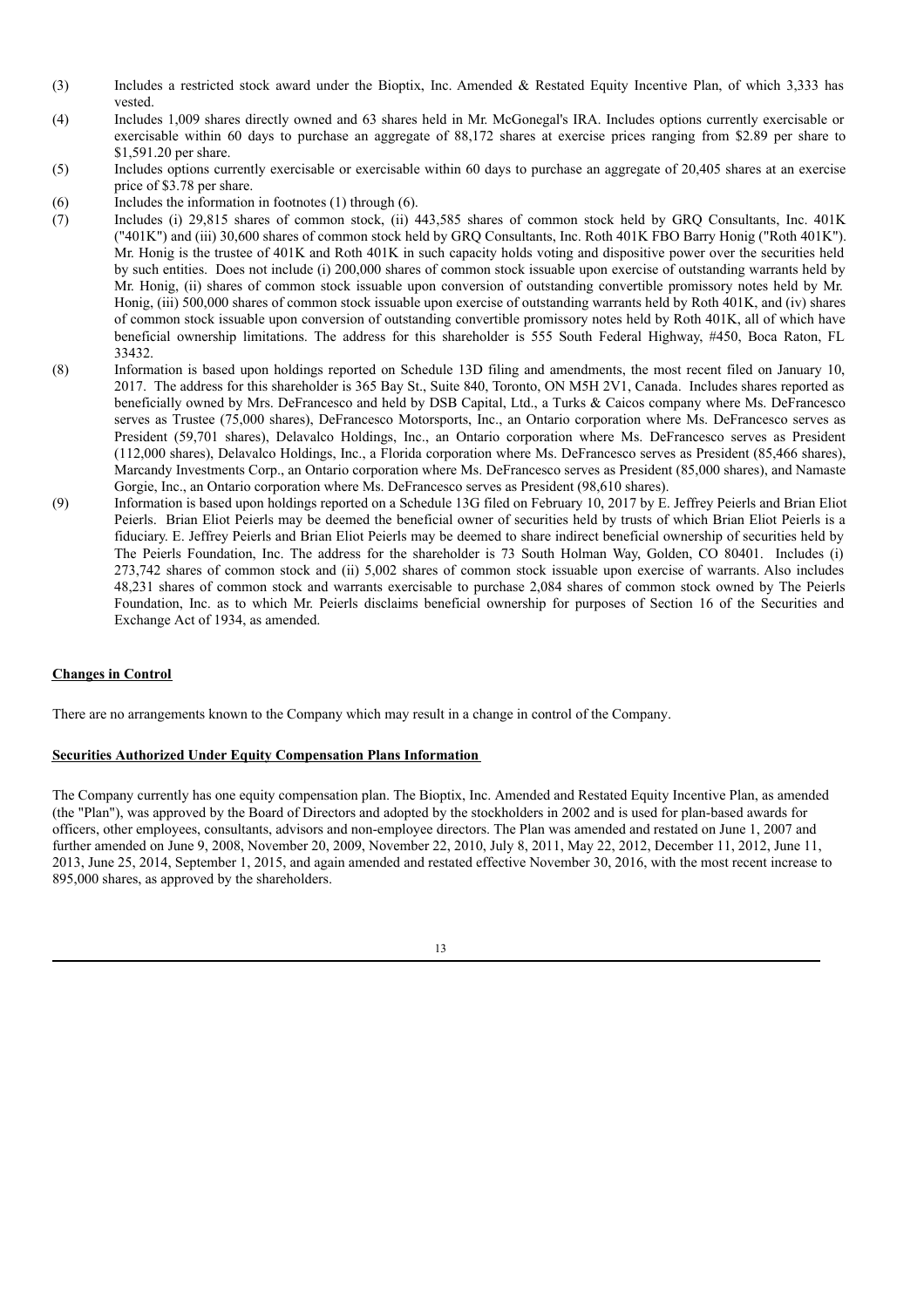The following table gives information about the Company's common stock that may be issued upon the exercise of options and rights under the Plan as of December 31, 2016:

| <b>Plan Category</b>                                      | Number of<br>securities to be<br>issued upon<br>exercise of<br>outstanding<br>options | Weighted average<br>exercise price of<br>outstanding<br>options | Number of<br>securities<br>remaining<br>available for<br>future issuance |
|-----------------------------------------------------------|---------------------------------------------------------------------------------------|-----------------------------------------------------------------|--------------------------------------------------------------------------|
| Equity compensation plans approved<br>by security holders | 566,747 \$                                                                            |                                                                 | 20.46<br>328,253                                                         |
|                                                           |                                                                                       |                                                                 |                                                                          |
| Equity compensation plans not                             |                                                                                       |                                                                 |                                                                          |
| approved by security holders                              |                                                                                       |                                                                 |                                                                          |
|                                                           |                                                                                       |                                                                 |                                                                          |
| Total                                                     | 566,747                                                                               |                                                                 | 20.46<br>328,253                                                         |

# **Recent Sales of Unregistered Securities**

None.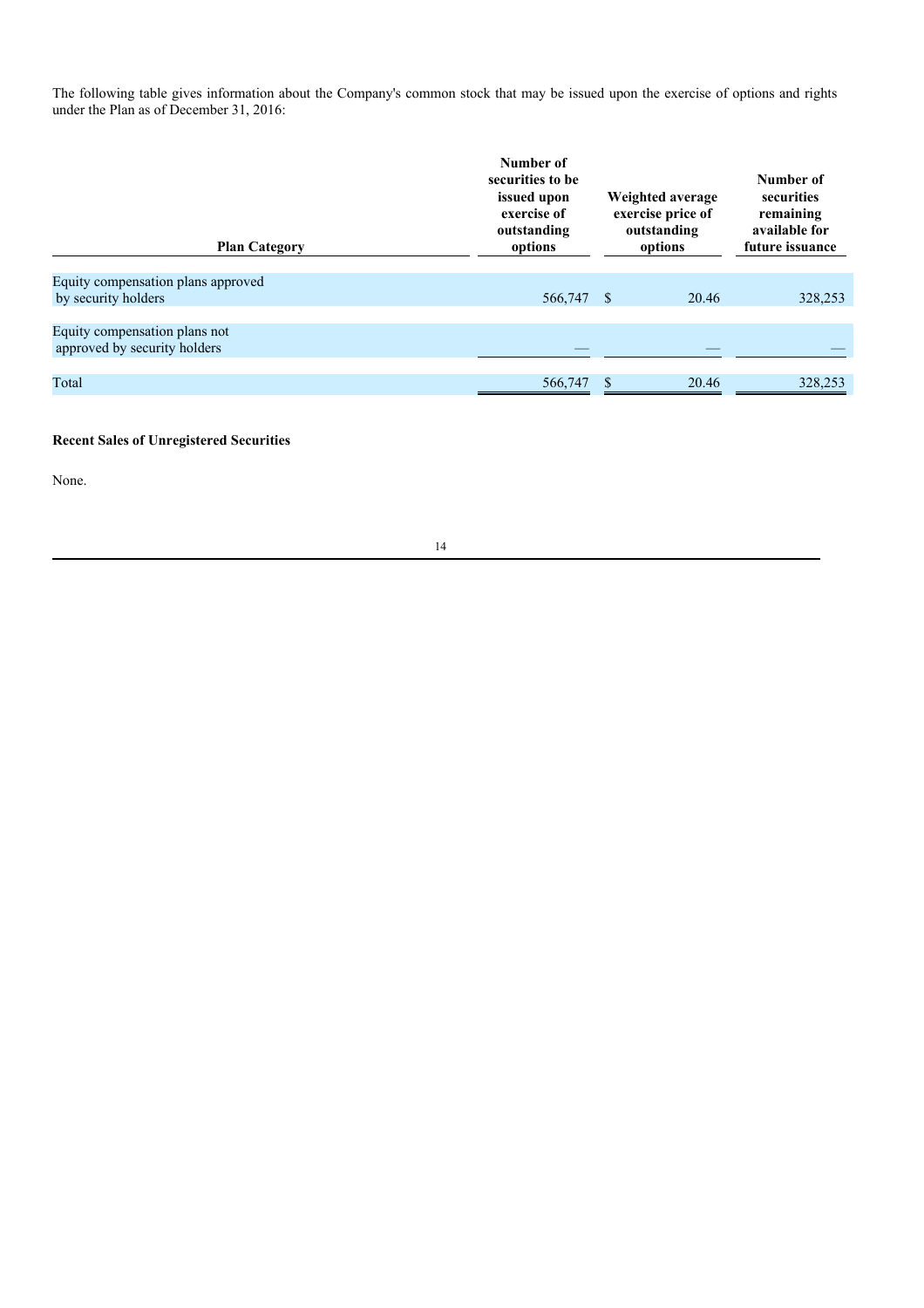## **ITEM 13. CERTAIN RELATIONSHIPS AND RELATED TRANSACTIONS, AND DIRECTOR INDEPENDENCE.**

The Audit Committee has responsibility for reviewing and, if appropriate, for approving any related party transactions that would be required to be disclosed pursuant to applicable SEC rules. This includes current or proposed transactions in which the Company was or is to be a participant, the amount involved exceeds the lower of either \$120,000 or 1% of the average of the Company's total assets at yearend for the last two completed fiscal years, and in which any of the Company's executive officers, directors, or greater than five percent shareholders, or any members of their immediate families, has a direct or indirect material interest. Apart from any transactions disclosed herein, no such transaction was entered into with any director or executive officer during the last fiscal year. Such transactions will be entered into only if found to be in the best interest of the Company and approved in accordance with the Company's Code of Ethics, which are available on the Company's web site.

Except for the employment agreements previously entered into between the Company and certain of its named executive officers (as described in Item 11 above), since January 1, 2016, none of the directors or named executive officers of the Company, nor any person who owned of record or was known to own beneficially more than 5% of the Company's outstanding shares of its Common Stock, nor any associate or affiliate of such persons or companies, has any material interest, direct or indirect, in any transaction, or in any proposed transaction, which has materially affected or will affect the Company.

Information about the independence of our non-employee directors and the composition of the Audit Committee and Compensation Committee is set forth in Item 10, "Directors, Named Executive Officers, and Corporate Governance" herein.

# **ITEM 14. PRINCIPAL ACCOUNTANT FEES AND SERVICES.**

*Audit Fees*: Fees billed for professional services rendered by EisnerAmper LLP ("Eisner") for the audit of the Company's consolidated financial statements as of and for the fiscal year ended December 31, 2016 were billed in 2017. Fees billed for professional services rendered by GHP Horwath, P.C. ("GHP") for the audit of the Company's financial statements as of and for the fiscal year ended December 31, 2015 and the reviews of the interim condensed consolidated financial statements included in the Company's Form 10-Qs during such fiscal year and the first three quarters of 2016. Audit fees for professional services rendered by Eisner and GHP for 2016 totaled zero and \$87,000, respectively.

Aggregate fees were billed or expected to be billed for services rendered by Eisner and GHP for the years 2016 and 2015 in the following categories and amounts:

|                           |   | 2016   |               | 2015   |  |
|---------------------------|---|--------|---------------|--------|--|
|                           |   |        |               |        |  |
| <b>Audit Fees</b>         | S | 87,000 | <sup>\$</sup> | 53,000 |  |
| <b>Audit Related Fees</b> |   |        |               |        |  |
| Tax Fees                  |   |        |               |        |  |
| All Other Fees            |   |        |               |        |  |
| <b>Total Fees</b>         |   | 87,000 |               | 53,000 |  |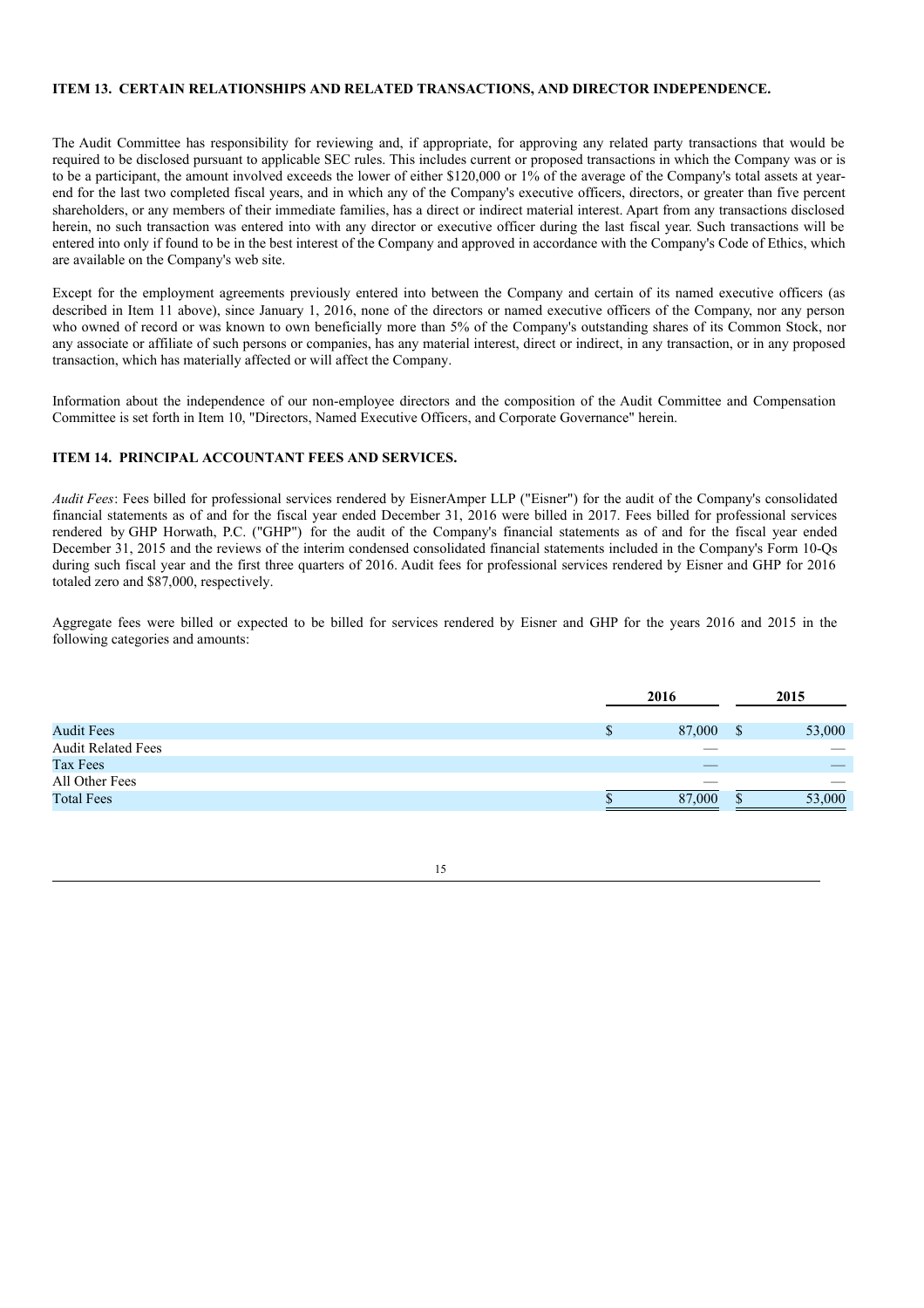Audit fees in 2016 and 2015 relate to the financial statement audits and the quarterly reviews. Audit fees in 2016 also include assistance with the filing of Forms 8-K and proxies.

Our principal accountant (through its full time employees) performed all work regarding the audit of our financial statements for the most recent fiscal year.

The Company's Audit Committee currently has a policy in place that requires its review and pre-approval of all audit and permissible non-audit services provided by its independent auditors. These services requiring pre-approval by the Audit Committee may include audit services, audit related services, tax services and other services. All of the services performed by the independent registered public accounting firm were approved by the Company's Audit Committee and prior to performance. The Audit Committee has determined that the payments made to its independent accountants for these services are compatible with maintaining such auditors' independence.

## **PART IV**

#### **ITEM EXHIBITS, FINANCIAL STATEMENT SCHEDULES. 15.**

(a) Exhibits

No. Exhibit

- 31.1\* Certification of Principal Executive Officer pursuant to Item 601(b)(31) of Regulation S-K, as adopted pursuant to Section 302 of the Sarbanes-Oxley Act of 2002
- 31.2\* Certification of Principal Financial Officer pursuant to Item 601(b)(31) of Regulation S-K, as adopted pursuant to Section 302 of the Sarbanes-Oxley Act of 2002
- 32.1\* Certification of Principal Executive Officer and Principal Financial Officer pursuant to 18 U.S.C. Section 1350, as Adopted Pursuant to Section 906 of the Sarbanes-Oxley Act of 2002
- Filed herewith.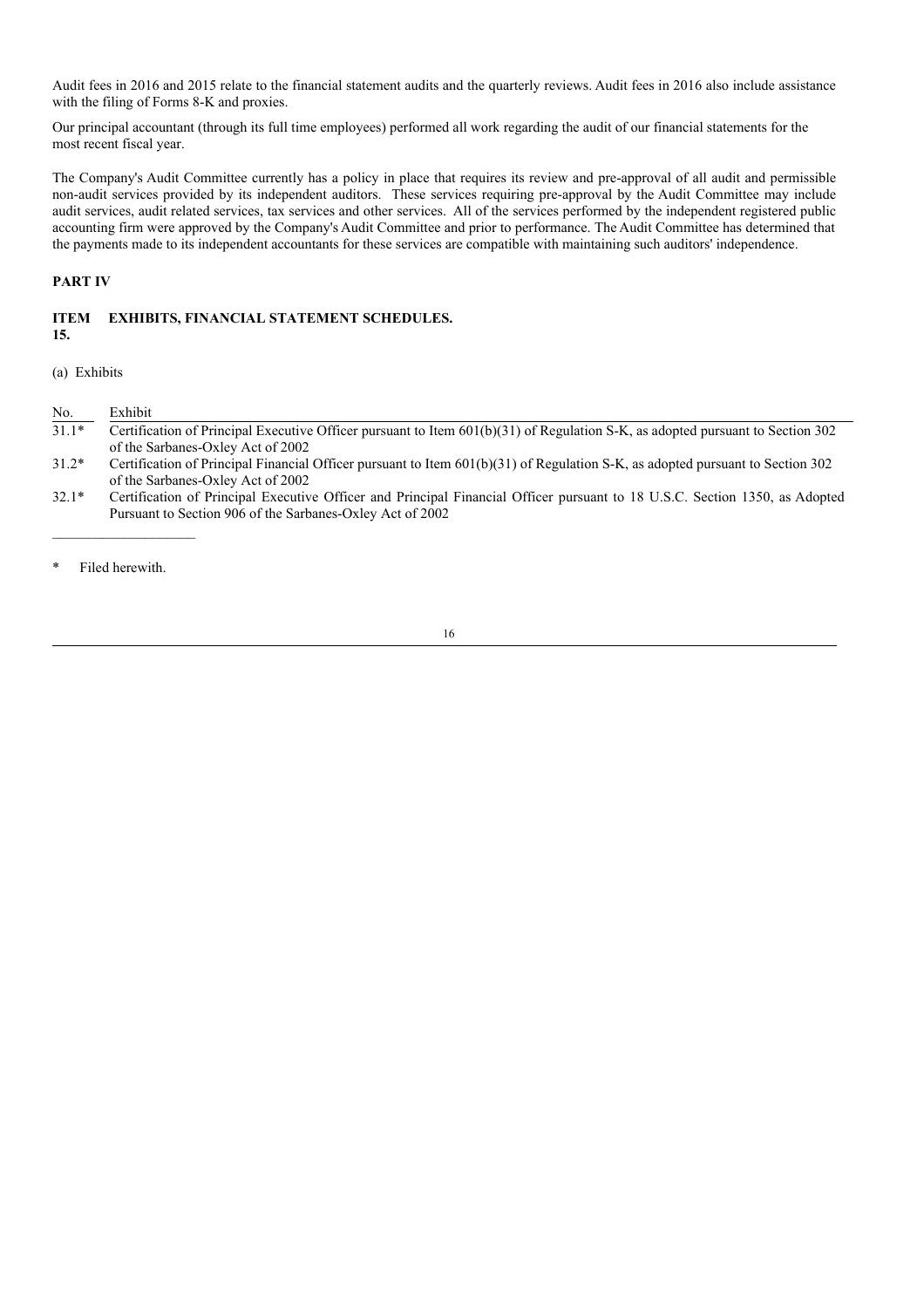#### SIGNATURES

Pursuant to the requirements of Section 13 or 15(d) of the Securities Exchange Act of 1934, the Registrant has duly caused this report on Form 10-K/A to be signed on its behalf on April 27, 2017 by the undersigned thereunto duly authorized.

## **BIOPTIX, INC.**

/s/ Michael M. Beeghley Michael M. Beeghley,

Chief Executive Officer (principal executive officer)

/s/ Jeffrey G. McGonegal

Jeffrey G. McGonegal, Chief Financial Officer (principal financial officer and principal accounting officer

Pursuant to the requirements of the Securities Exchange Act of 1934, this Report has been signed below by the following persons on behalf of the Registrant in the capacities indicated.

| /s/ Michael M. Beeghley                                                    | April 27, 2017 |
|----------------------------------------------------------------------------|----------------|
| Michael M. Beeghley,                                                       |                |
| Chief Executive Officer, Chairman and Director (principal executive        |                |
| officer)                                                                   |                |
| /s/ Jeffrey G. McGonegal                                                   | April 27, 2017 |
| Jeffrey G. McGonegal, Chief Financial Officer (principal financial officer |                |
| and principal accounting officer)                                          |                |
| /s/ John R. O'Rourke                                                       | April 27, 2017 |
| John R. O'Rourke, Director                                                 |                |
| /s/ Mike Dai                                                               | April 27, 2017 |
| Mike Dai, Director                                                         |                |

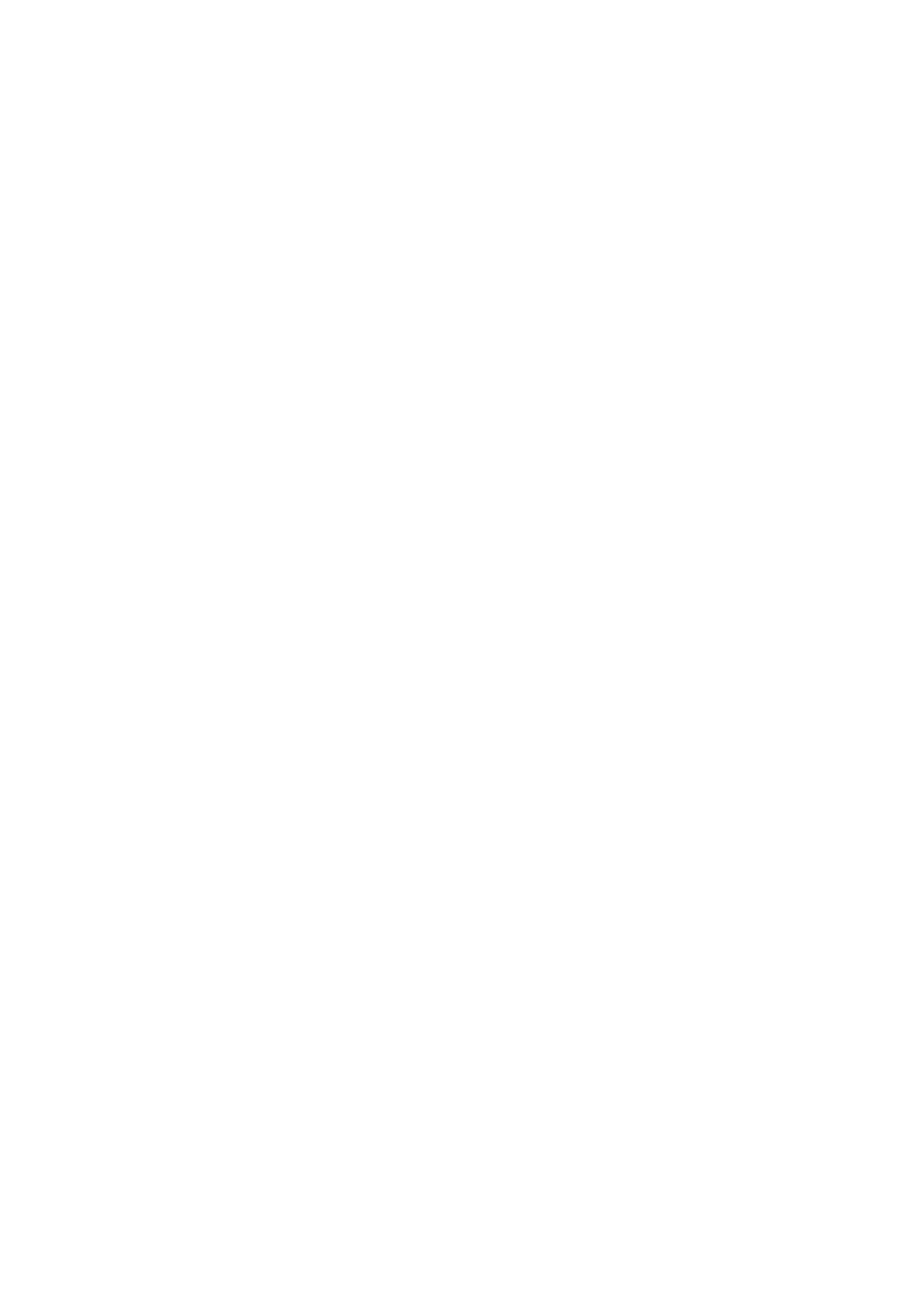## **CERTIFICATION**

I, Michael Beeghley, certify that:

1. I have reviewed this Annual Report on Form 10-K/A of Bioptix, Inc.;

2. Based on my knowledge, this report does not contain any untrue statement of a material fact or omit to state a material fact necessary to make the statements made, in light of the circumstances under which such statements were made, not misleading with respect to the period covered by this report;

3. Based on my knowledge, the financial statements, and other financial information included in this report, fairly present in all material respects the financial condition, results of operations and cash flows of the registrant as of, and for, the periods presented in this report;

4. The registrant's other certifying officers and I are responsible for establishing and maintaining disclosure controls and procedures (as defined in Exchange Act Rules 13a-15(e) and 15d-15(e)) and internal control over financial reporting (as defined in Exchange Act Rule 13a-15 (f) and 15 (d)-15(f)) for the registrant and we have:

a) designed such disclosure controls and procedures, or caused such disclosure controls and procedures to be designed under our supervision, to ensure that material information relating to the registrant, including its consolidated subsidiaries, is made known to us by others within those entities, particularly during the period in which this annual report is being prepared;

b) designed such internal control over financing reporting, or caused such internal control over financial reporting to be designed under our supervision, to provide reasonable assurance regarding the reliability of financial reporting and the preparation of financial statements for external purposes in accordance with generally accepted accounting principles;

c) evaluated the effectiveness of the registrant's disclosure controls and procedures and presented in this report our conclusions about the effectiveness of the disclosure controls and procedures, as of the end of the period covered by this report based on such evaluation; and

d) disclosed in this report any change in the registrant's internal control over financial reporting that occurred during the registrant's most recent fiscal quarter (the registrant's fourth fiscal quarter in the case of an annual report) that has materially affected, or is reasonably likely to materially affect the registrant's internal control over the financial reporting; and

5. The registrant's other certifying officers and I have disclosed, based on our most recent evaluation of internal control over financial reporting, to the registrant's auditors and the audit committee of the registrant's board of directors (or persons performing the equivalent functions):

a) all significant deficiencies and material weaknesses in the design or operation of internal controls over financial reporting that are reasonably likely to adversely affect the registrant's ability to record, process, summarize and report financial information; and

b) any fraud, whether or not material, that involves management or other employees who have a significant role in the registrant's internal controls over financial reporting.

*/s/ Michael Beeghley*

Chief Executive Officer (Principal Executive Officer)

Date: April 27, 2017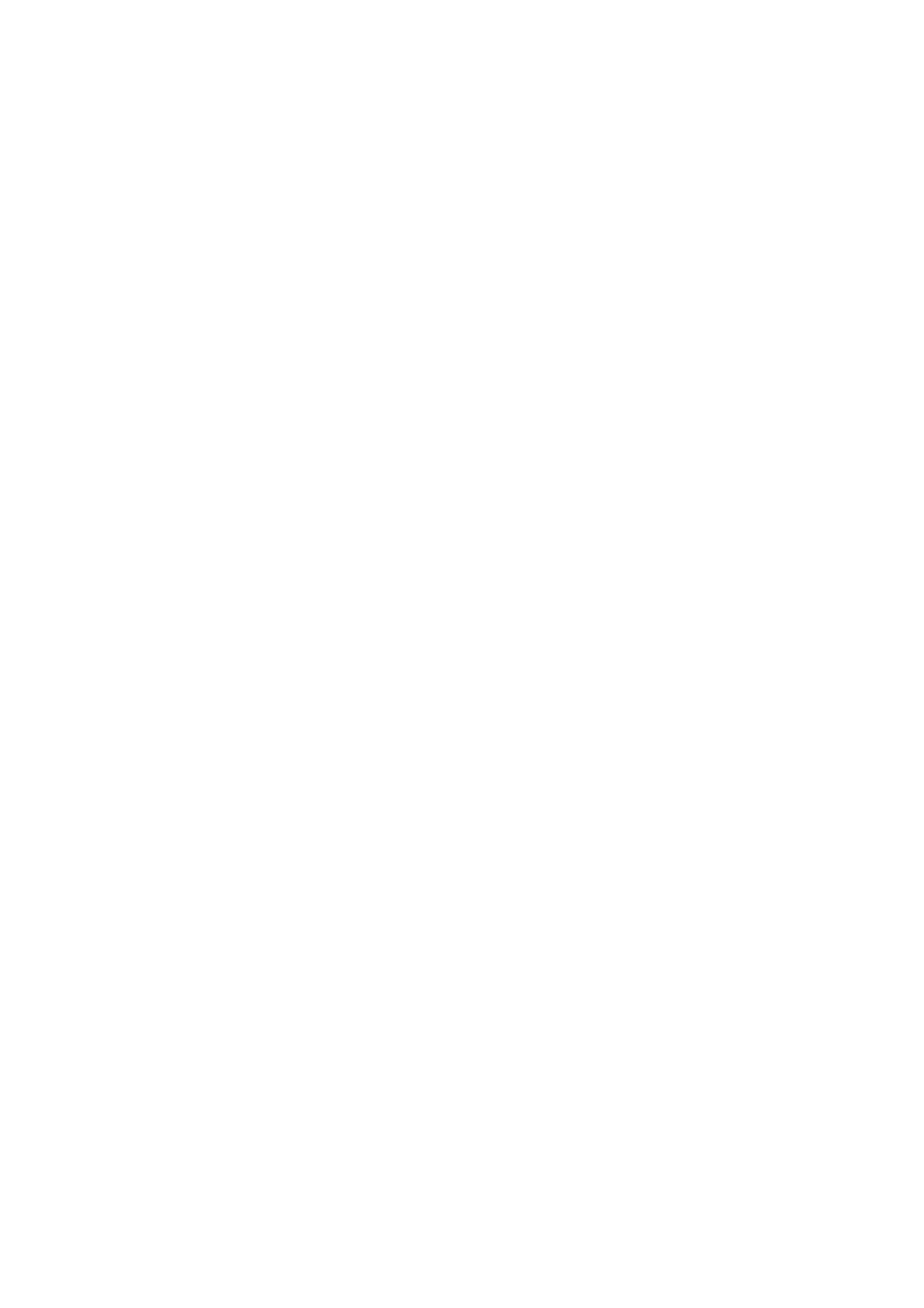## **CERTIFICATION**

I, Jeff McGonegal, certify that:

1. I have reviewed this Annual Report on Form 10-K/A of Bioptix, Inc.;

2. Based on my knowledge, this report does not contain any untrue statement of a material fact or omit to state a material fact necessary to make the statements made, in light of the circumstances under which such statements were made, not misleading with respect to the period covered by this report;

3. Based on my knowledge, the financial statements, and other financial information included in this report, fairly present in all material respects the financial condition, results of operations and cash flows of the registrant as of, and for, the periods presented in this report;

4. The registrant's other certifying officers and I are responsible for establishing and maintaining disclosure controls and procedures (as defined in Exchange Act Rules 13a-15(e) and 15d-15(e)) and internal control over financial reporting (as defined in Exchange Act Rule 13a-15 (f) and 15 (d)-15(f)) for the registrant and we have:

a) designed such disclosure controls and procedures, or caused such disclosure controls and procedures to be designed under our supervision, to ensure that material information relating to the registrant, including its consolidated subsidiaries, is made known to us by others within those entities, particularly during the period in which this annual report is being prepared;

b) designed such internal control over financing reporting, or caused such internal control over financial reporting to be designed under our supervision, to provide reasonable assurance regarding the reliability of financial reporting and the preparation of financial statements for external purposes in accordance with generally accepted accounting principles;

c) evaluated the effectiveness of the registrant's disclosure controls and procedures and presented in this report our conclusions about the effectiveness of the disclosure controls and procedures, as of the end of the period covered by this report based on such evaluation; and

d) disclosed in this report any change in the registrant's internal control over financial reporting that occurred during the registrant's most recent fiscal quarter (the registrant's fourth fiscal quarter in the case of an annual report) that has materially affected, or is reasonably likely to materially affect the registrant's internal control over the financial reporting; and

5. The registrant's other certifying officers and I have disclosed, based on our most recent evaluation of internal control over financial reporting, to the registrant's auditors and the audit committee of the registrant's board of directors (or persons performing the equivalent functions):

a) all significant deficiencies and material weaknesses in the design or operation of internal controls over financial reporting that are reasonably likely to adversely affect the registrant's ability to record, process, summarize and report financial information; and

b) any fraud, whether or not material, that involves management or other employees who have a significant role in the registrant's internal controls over financial reporting.

> */s/ Jef McGonegal* Chief Financial Officer (Principal Financial and Accounting Officer)

Date: April 27, 2017